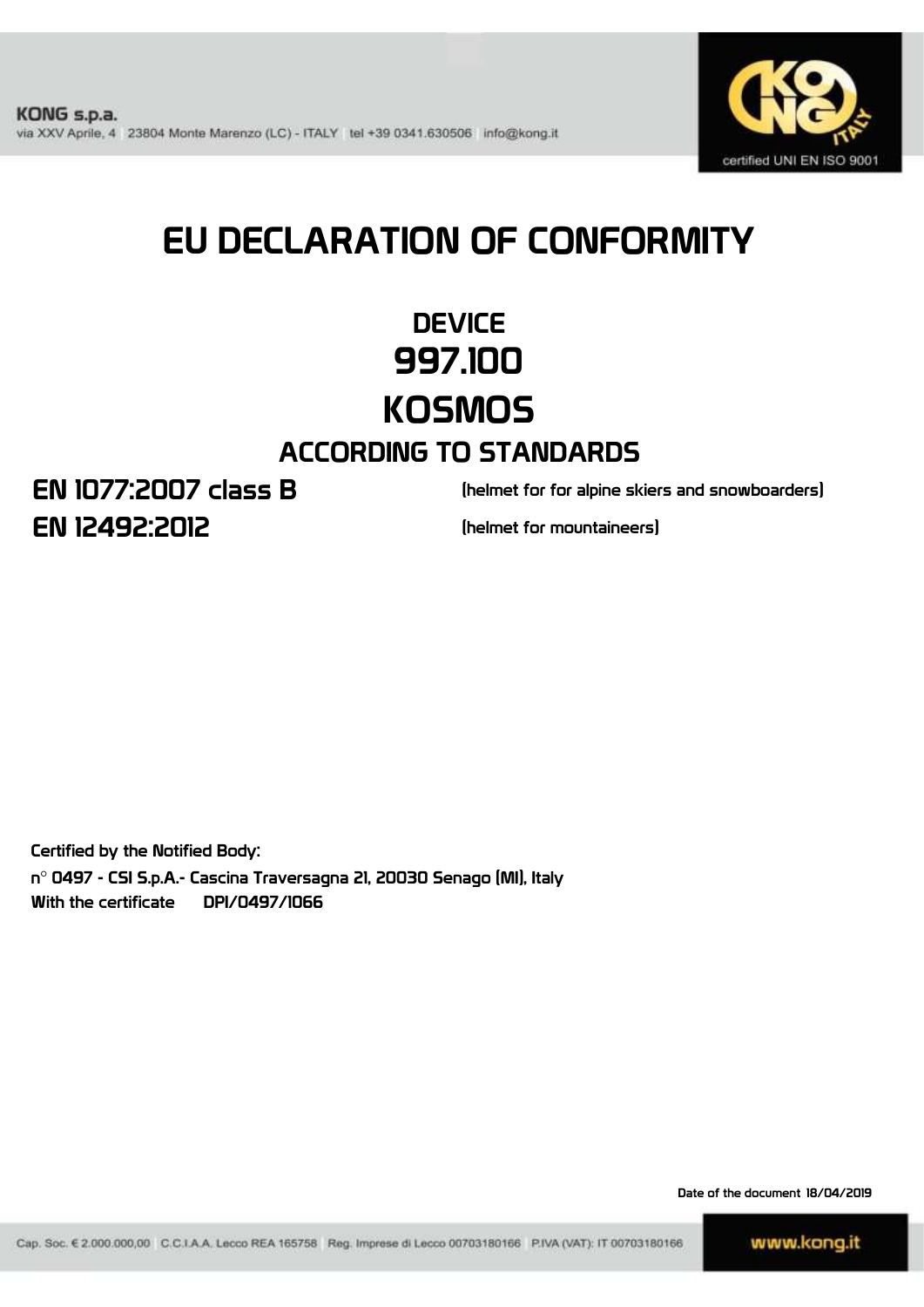

Italiano

### **Dichiarazione di Conformità UE**

La presente Dichiarazione di Conformità è rilasciata sotto l'esclusiva responsabilità del fabbricante:

**KONG S.p.A. – Via XXV Aprile, 4 – 23804 Monte Marenzo LC – Italia**

Il Dispositivo di Protezione Individuale (DPI)

#### **997.100 KOSMOS**

oggetto della dichiarazione è conforme al Regolamento (UE) 2016/425 e alle normative di armonizzazione dell'Unione Europea:

EN 1077:2007 class B

(helmet for for alpine skiers and snowboarders) EN 12492:2012 (helmet for mountaineers)

L'organismo notificato n° 0497 - CSI S.p.A.- Cascina Traversagna 21, 20030 Senago (MI), Italy

ha svolto l'esame UE del tipo (modulo B) e ha rilasciato il certificato di esame UE del tipo:

DPI/0497/1066

Monte Marenzo, 18/04/2019 **18/04/2019** https://www.marcon.marco.net/www.marcon.marco.net/www.marcon.marco.net/

**KONG S.p.A. Il Presidente**

Wrong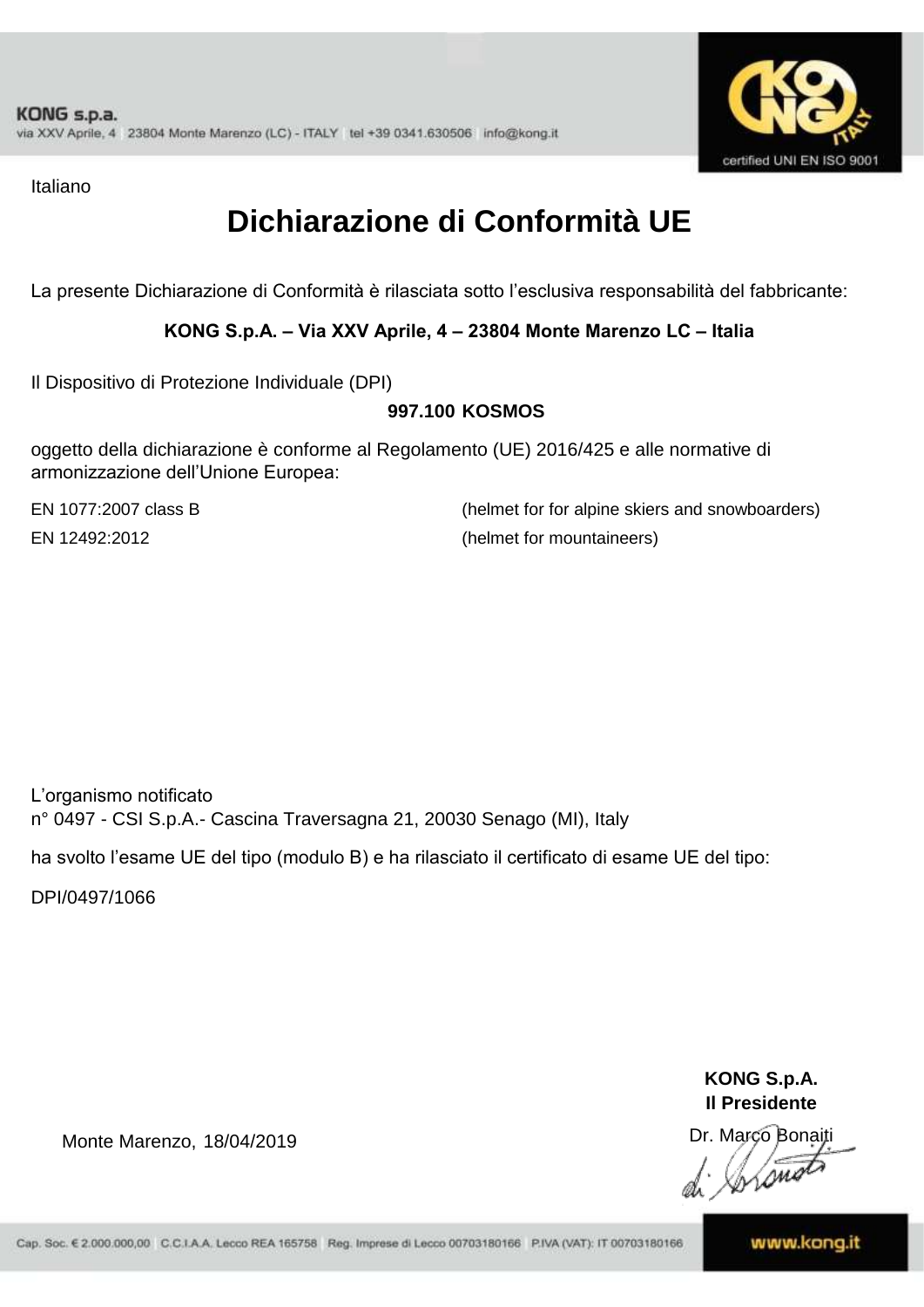

English

### **EU Declaration of Conformity**

This Declaration of Conformity is issued under the exclusive responsibility of the manufacturer:

**KONG S.p.A. – Via XXV Aprile, 4 – 23804 Monte Marenzo LC – Italia**

The Personal Protective Equipment (PPE)

#### **997.100 KOSMOS**

subject to the declaration complies with Regulation (EU) 2016/425 and with European Union harmonisation standards:

EN 1077:2007 class B (helmet for for alpine skiers and snowboarders) EN 12492:2012 (helmet for mountaineers)

The notified body n° 0497 - CSI S.p.A.- Cascina Traversagna 21, 20030 Senago (MI), Italy Has performed the EU examination for the type (module B), and has issued an EU examination certificate for the type: DPI/0497/1066

> **KONG S.p.A. The president**

Dr. Marco BonaitiLong

Monte Marenzo, 18/04/2019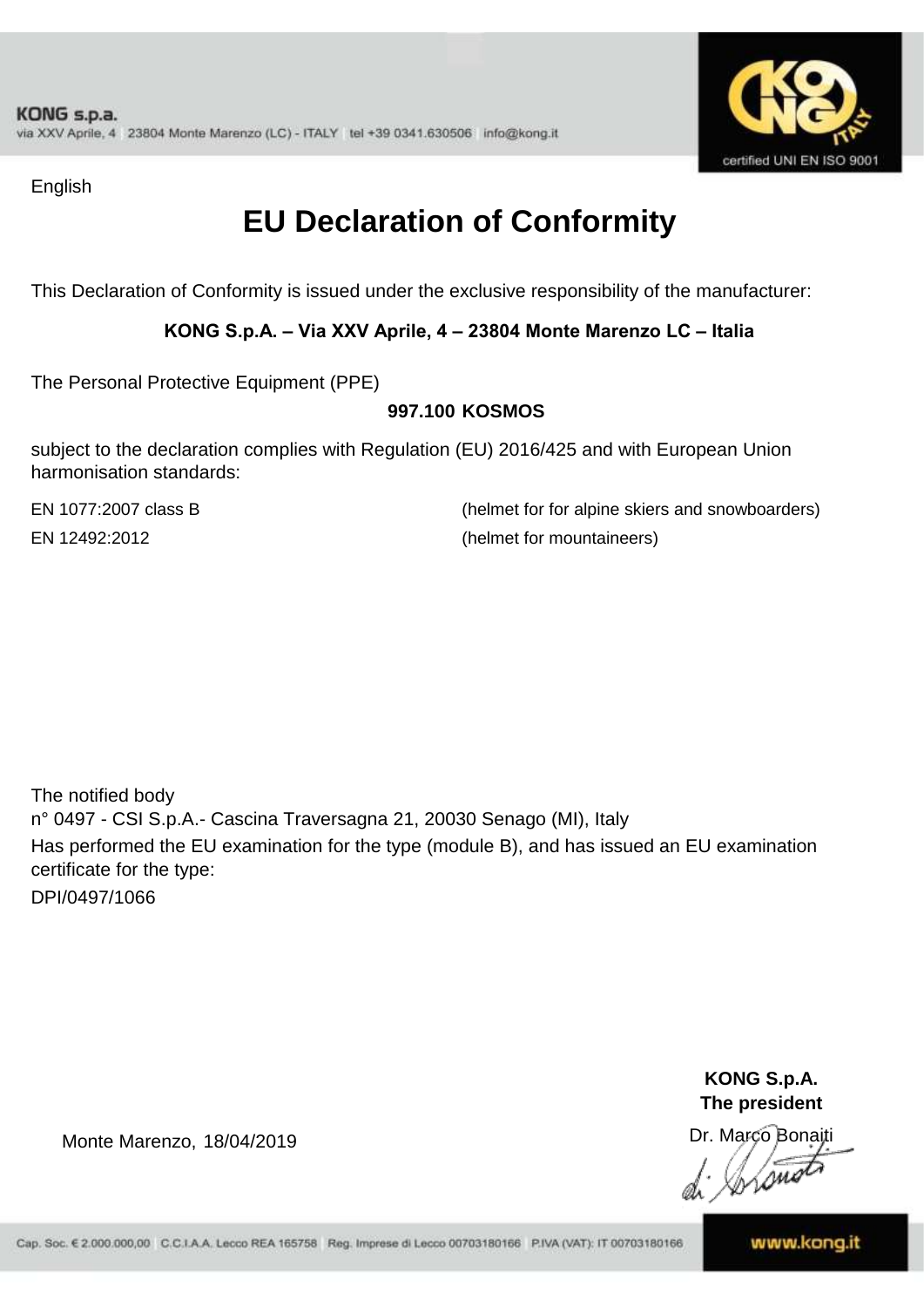

Français

### **Déclaration de conformité UE**

La présente Déclaration de Conformité est délivrée sous la responsabilité exclusive du Fabricant:

**KONG S.p.A. – Via XXV Aprile, 4 – 23804 Monte Marenzo LC – Italia**

L'Équipement de Protection Individuelle (EPI)

#### **997.100 KOSMOS**

objet de la déclaration est conforme au Règlement (UE) 2016/425 et aux normes d'harmonisation de l'Union Européenne:

EN 1077:2007 class B (helmet for for alpine skiers and snowboarders) EN 12492:2012 (helmet for mountaineers)

L'organisme notifié n° 0497 - CSI S.p.A.- Cascina Traversagna 21, 20030 Senago (MI), Italy

a effectué l'examen UE de type (module B) et a délivré le certificat d'examen UE de type:

DPI/0497/1066

Monte Marenzo, 18/04/2019

**KONG S.p.A. Le Président**

Dr. Marco Bonaiti Lone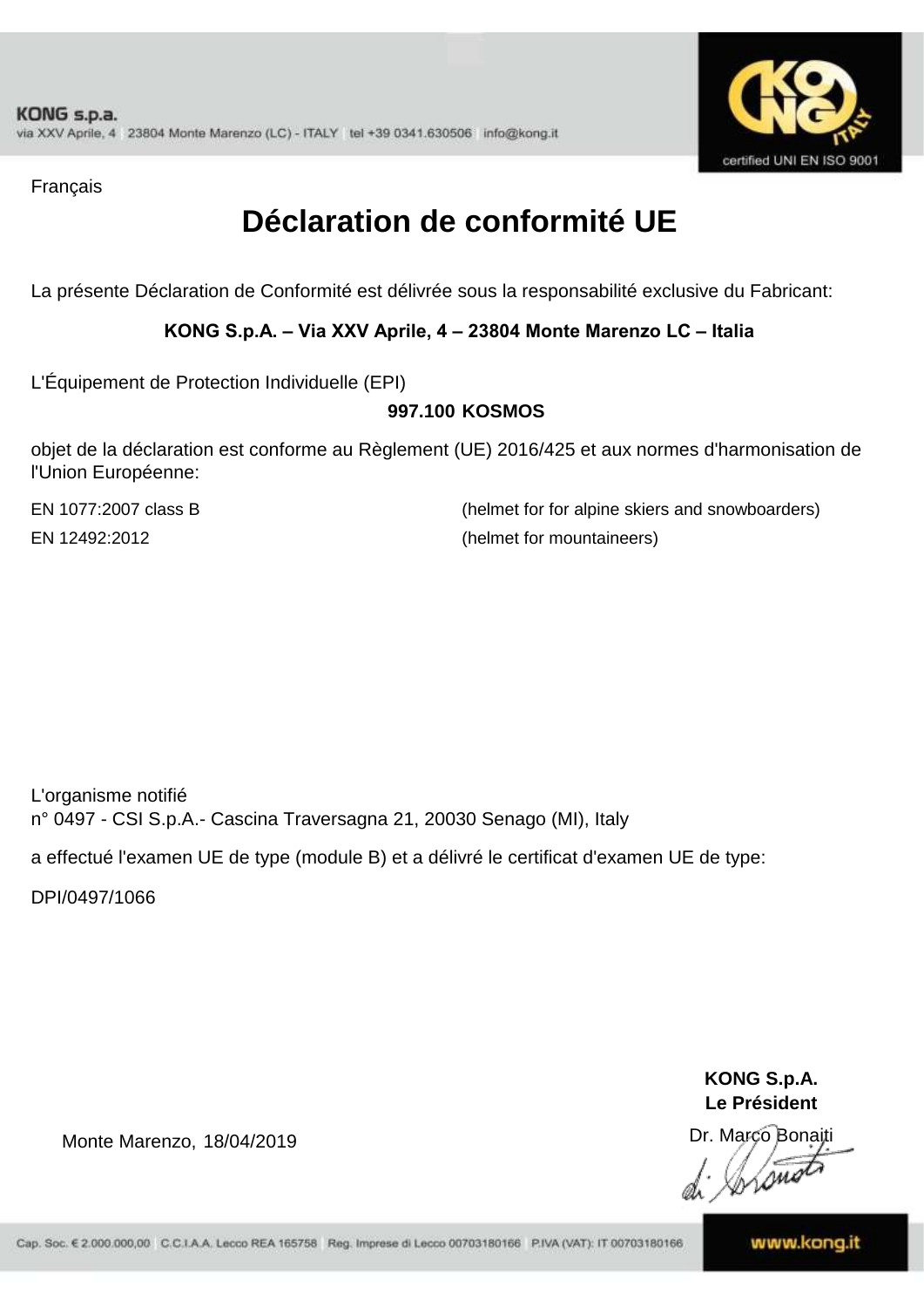

**Deutsch** 

### **EU-Konformitätserklärung**

Die vorliegende Konformitätserklärung wird unter der alleinigen Verantwortung des Herstellers ausgestellt:

**KONG S.p.A. – Via XXV Aprile, 4 – 23804 Monte Marenzo LC – Italia**

Die persönliche Schutzausrüstung (PSA)

#### **997.100 KOSMOS**

Gegenstand dieser Erklärung, entspricht der EU-Verordnung 2016/425 sowie den harmonisierten Normen der Europäischen Union:

EN 1077:2007 class B (helmet for for alpine skiers and snowboarders) EN 12492:2012 (helmet for mountaineers)

Die benannte Stelle n° 0497 - CSI S.p.A.- Cascina Traversagna 21, 20030 Senago (MI), Italy hat die EU-Baumusterprüfung (Modul B) durchgeführt und die EU-Baumusterprüfbescheinigung ausgestellt: DPI/0497/1066

> **KONG S.p.A. Der Vorsitzende**

Dr. Marco Bonaiti

 $\sqrt{\mathfrak{m}}$ 

Monte Marenzo, 18/04/2019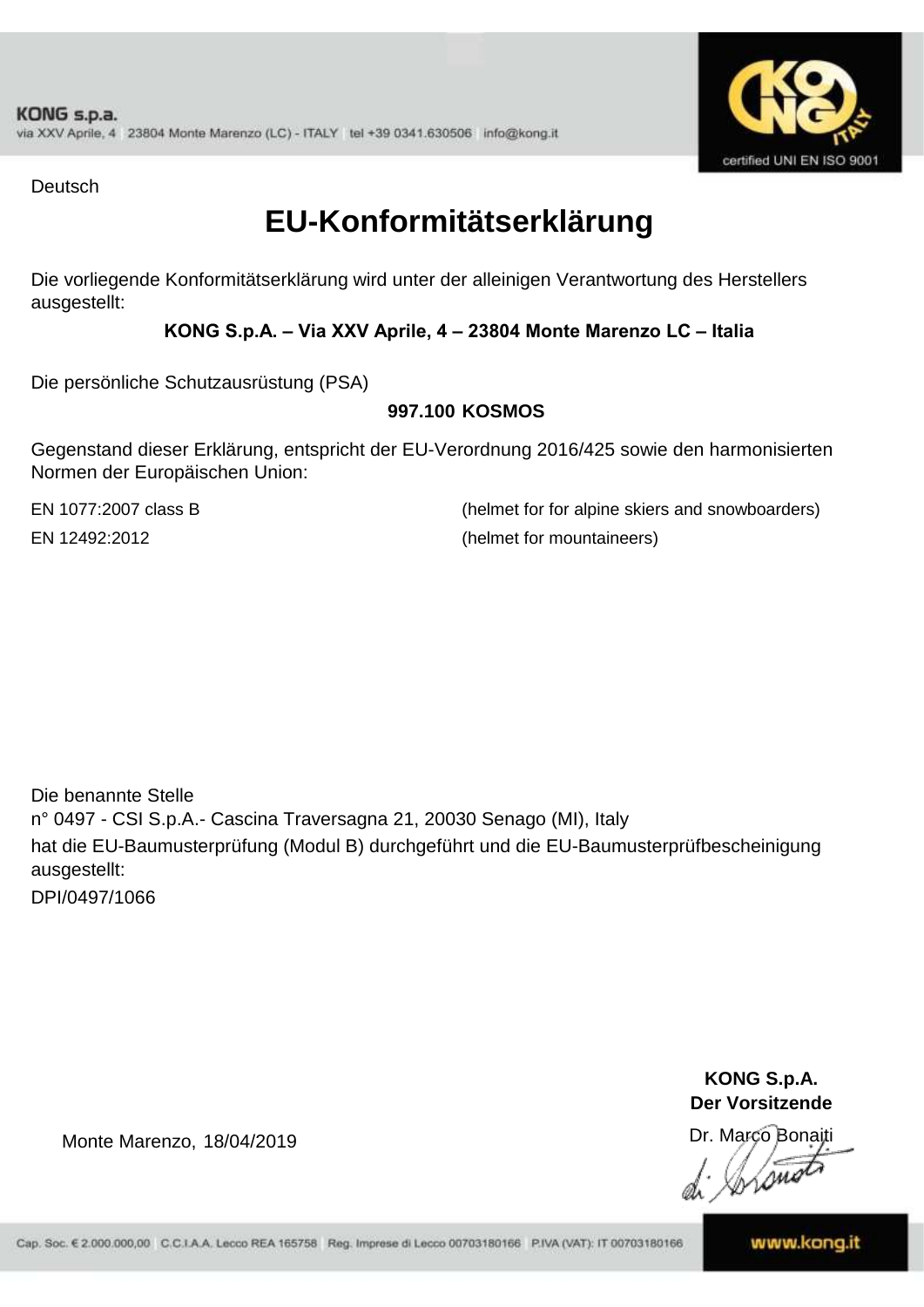

Español

### **Declaración de conformidad UE**

La presente Declaración de Conformidad se expide bajo la exclusiva responsabilidad del fabricante:

**KONG S.p.A. – Via XXV Aprile, 4 – 23804 Monte Marenzo LC – Italia**

El Equipo de Protección individual (EPI)

#### **997.100 KOSMOS**

objeto de la declaración se ajusta al Reglamento (UE) 2016/425 y a las normativas de armonización de la Unión Europea:

EN 1077:2007 class B

(helmet for for alpine skiers and snowboarders) EN 12492:2012 (helmet for mountaineers)

El organismo notificado n° 0497 - CSI S.p.A.- Cascina Traversagna 21, 20030 Senago (MI), Italy

ha realizado el examen UE de tipo (módulo B) y ha expedido el certificado de examen UE de tipo:

DPI/0497/1066

**KONG S.p.A. El Presidente**

Dr. Marco Bonaiti *Lone* 

Monte Marenzo, 18/04/2019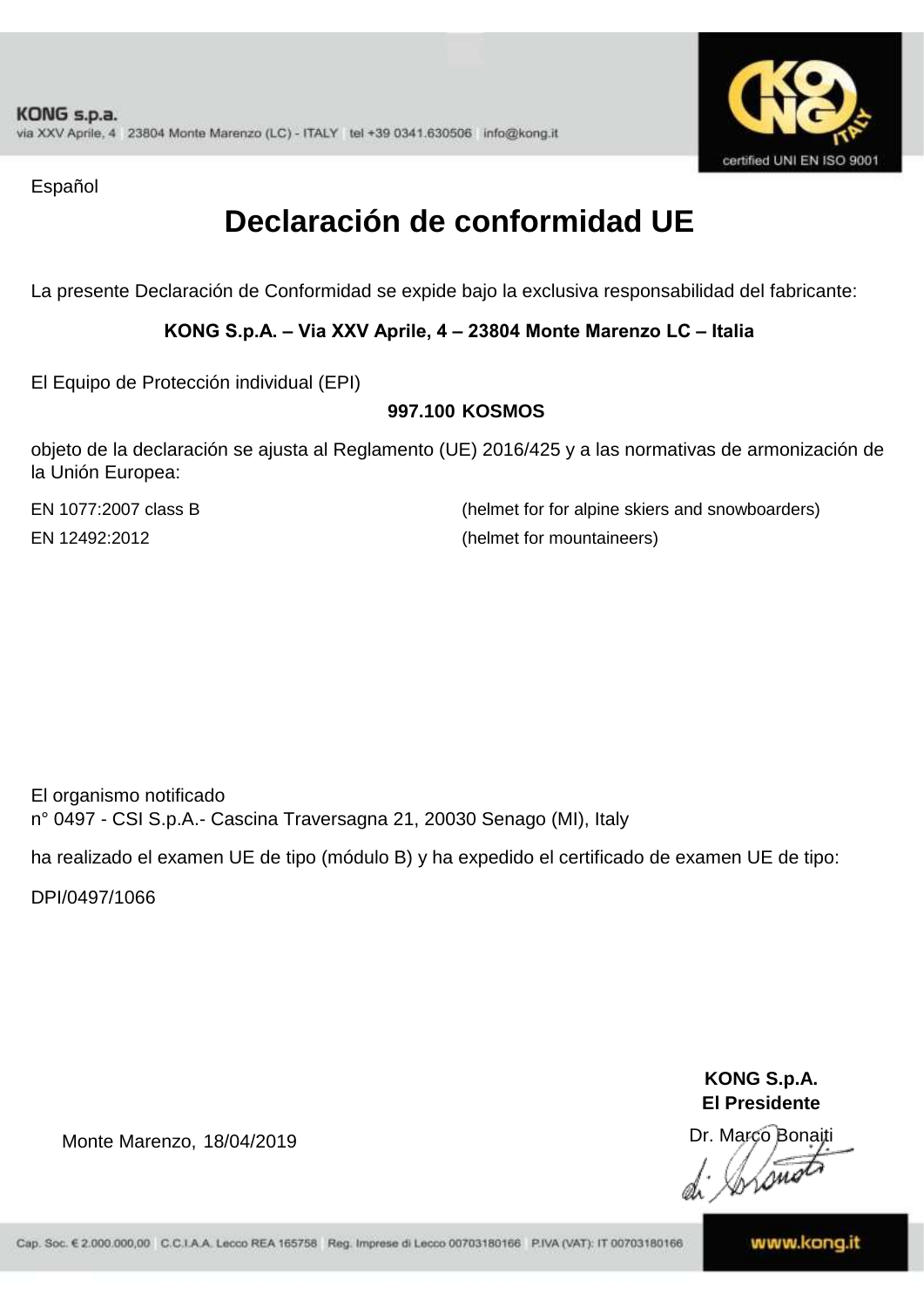

русский

### **Декларация соответствия ЕС**

Настоящая Декларация соответствия выдана под исключительную ответственность производителя:

**KONG S.p.A. – Via XXV Aprile, 4 – 23804 Monte Marenzo LC – Italia**

Средство индивидуальной защиты (СИЗ)

#### **997.100 KOSMOS**

предмет декларации соответствует Регламенту (ЕС) 2016/425 и гармонизированным стандартам Европейского Союза:

EN 1077:2007 class B (helmet for for alpine skiers and snowboarders) EN 12492:2012 (helmet for mountaineers)

Уполномоченный орган n° 0497 - CSI S.p.A.- Cascina Traversagna 21, 20030 Senago (MI), Italy провел испытание типового образца на соответствие требованиям ЕС (модуль B) и выдал сертификат испытаний типового образца на соответствие требованиям ЕС: DPI/0497/1066

> **KONG S.p.A. Президент**

Dr. Marco Bonaiti  $\frac{1}{\lambda}$  whome

Monte Marenzo, 18/04/2019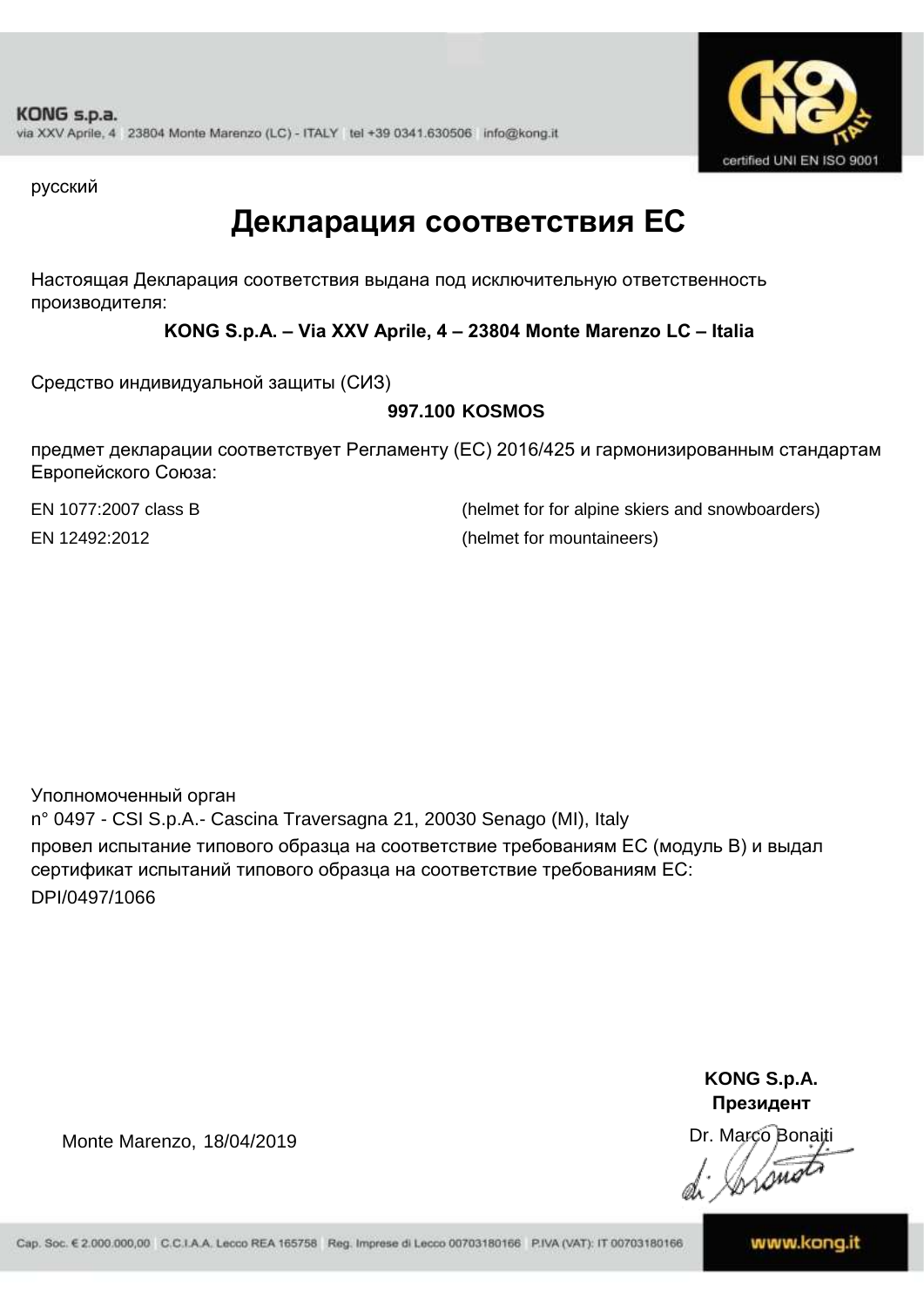

中文

## **EU**符合性声明

本"符合性声明"由以下制造商全权负责发布:

**KONG S.p.A. – Via XXV Aprile, 4 – 23804 Monte Marenzo LC – Italia**

个人保护装备(PPE)

#### **997.100 KOSMOS**

本声明的目标符合法规(EU) 2016/425和欧盟统一标准的规定:

EN 1077:2007 class B (helmet for for alpine skiers and snowboarders) EN 12492:2012 (helmet for mountaineers)

欧盟公告机构 n° 0497 - CSI S.p.A.- Cascina Traversagna 21, 20030 Senago (MI), Italy

进行了欧盟型式检验(模式B)并颁发了欧盟型式检验证书:

DPI/0497/1066

**KONG S.p.A. 总裁**

Dr. Marco Bonaiti di Sistema

Monte Marenzo, 18/04/2019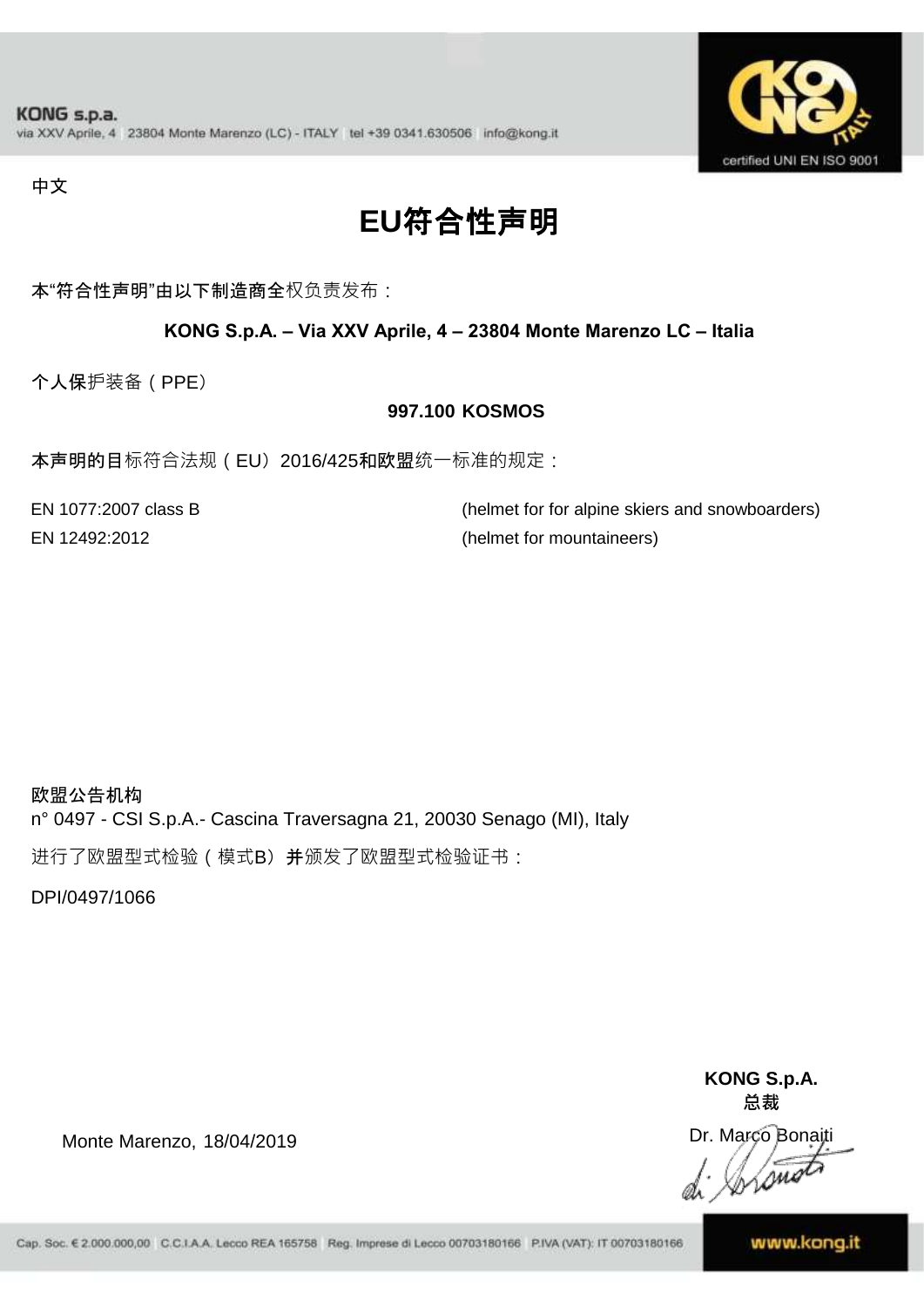

българск

### **Декларация за съответствие EU**

Настоящата Декларация за съответствие се издава под изключителната отговорност на производителя:

**KONG S.p.A. – Via XXV Aprile, 4 – 23804 Monte Marenzo LC – Italia**

Личното предпазно средство (ЛПС)

#### **997.100 KOSMOS**

предмет на настоящата декларация е в съответствие с Регламент (ЕU) 2016/425 и хармонизираните стандарти на Европейския съюз:

EN 1077:2007 class B (helmet for for alpine skiers and snowboarders) EN 12492:2012 (helmet for mountaineers)

Нотифицираният организъм n° 0497 - CSI S.p.A.- Cascina Traversagna 21, 20030 Senago (MI), Italy е провел изпитване EU за типово одобрение (формуляр "B") и е издал сертификат за типово одобрение ЕU: DPI/0497/1066

> **KONG S.p.A. Председател**

Dr. Marco Bonaiti Instruct

Monte Marenzo, 18/04/2019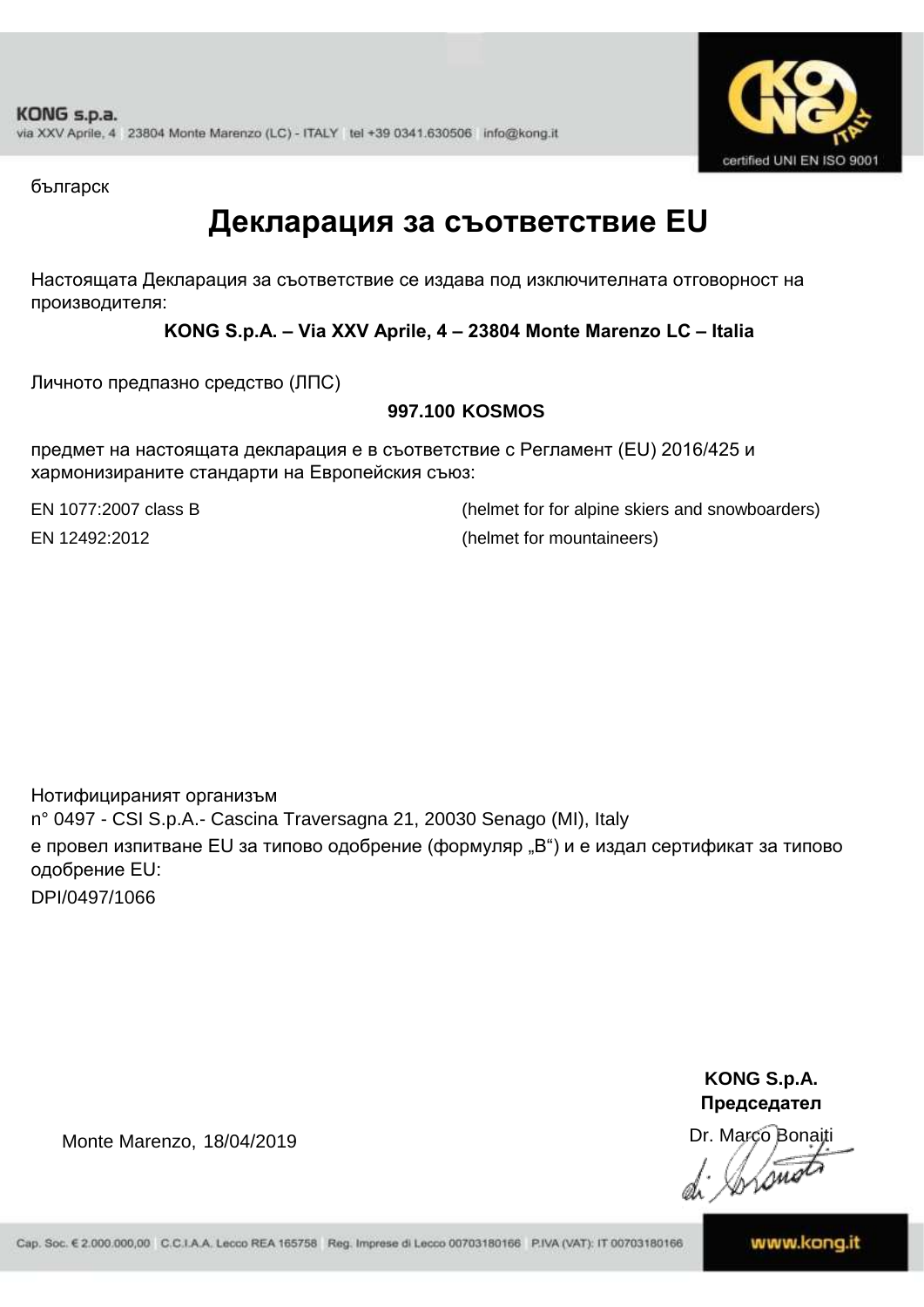

čeština

## **UE prohlášení o shodě**

Toto prohlášení o shodě je učiněno na výhradní zodpovědnost výrobce:

**KONG S.p.A. – Via XXV Aprile, 4 – 23804 Monte Marenzo LC – Italia**

Osobní ochranný prostředek (OOP)

#### **997.100 KOSMOS**

který je předmětem prohlášení, splňuje požadavky nařízení (EU) 2016/425 a harmonizačních právních předpisů Evropské unie:

EN 1077:2007 class B (helmet for for alpine skiers and snowboarders) EN 12492:2012 (helmet for mountaineers)

Oznámený subjekt n° 0497 - CSI S.p.A.- Cascina Traversagna 21, 20030 Senago (MI), Italy

provedl UE přezkoušení typu (modul B) a vydal certifikát UE přezkoušení typu:

DPI/0497/1066

Monte Marenzo, 18/04/2019

**KONG S.p.A. Předseda**

Dr. Marco Bonaiti Long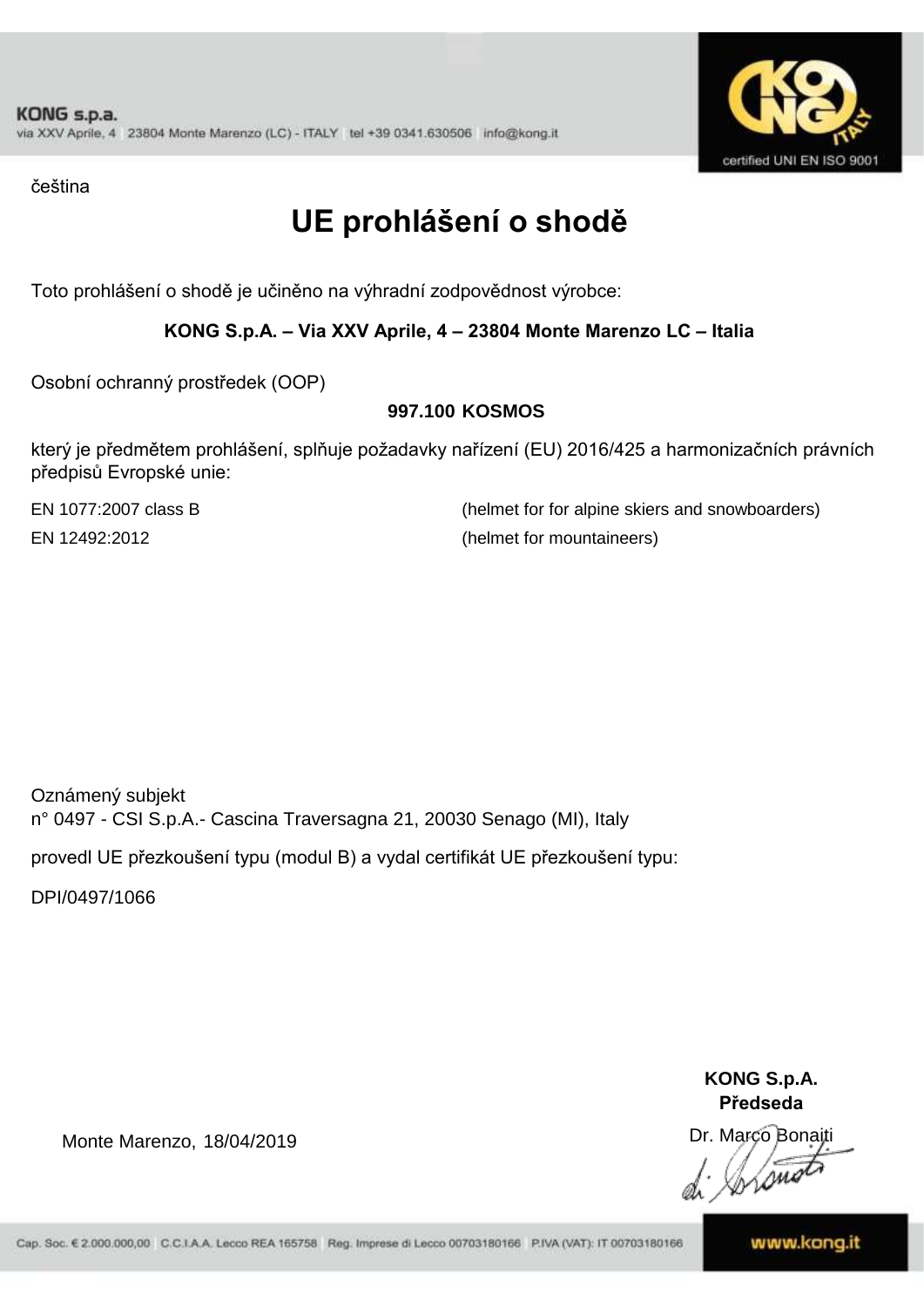

Hrvatski

### **EU Izjava o sukladnosti**

Ova se izjava o sukladnosti izdaje pod isključivom odgovornošću proizvođača:

**KONG S.p.A. – Via XXV Aprile, 4 – 23804 Monte Marenzo LC – Italia**

Osobna zaštitna oprema (OZO)

#### **997.100 KOSMOS**

Predmet izjave u skladu je s Uredbom (EU) 2016/425 i sa zakonodavstvom Unije o usklađivanju:

EN 1077:2007 class B (helmet for for alpine skiers and snowboarders) EN 12492:2012 (helmet for mountaineers)

Prijavljeno tijelo n° 0497 - CSI S.p.A.- Cascina Traversagna 21, 20030 Senago (MI), Italy obavilo je EU ispitivanje tipa (modul B) i izdalo potvrdu o EU ispitivanju tipa:

DPI/0497/1066

Monte Marenzo, 18/04/2019

**KONG S.p.A. Direktor**

Dr. Marco Bonaiti Long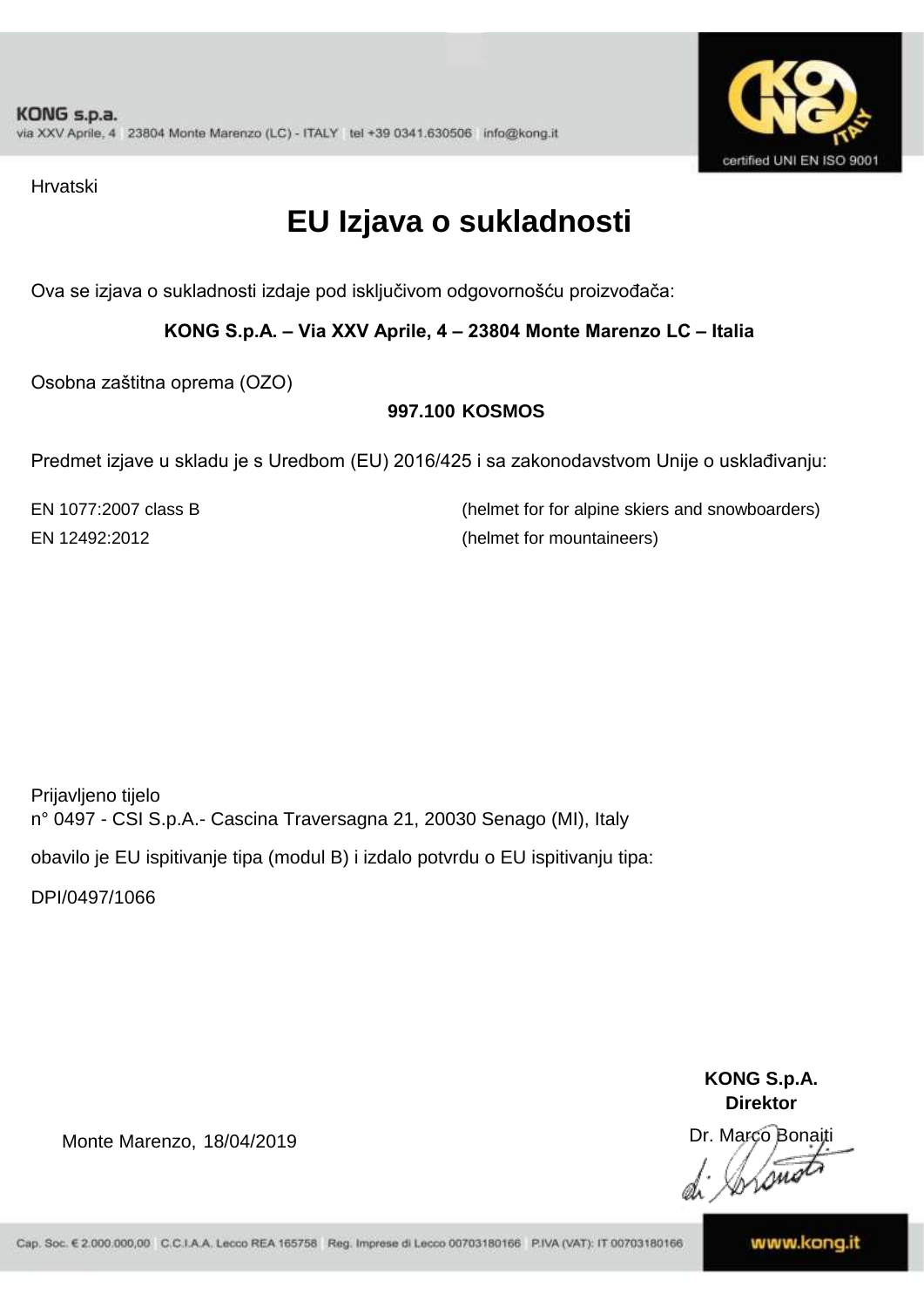

Dansk

### **EU-overensstemmelseserklæring**

Denne overensstemmelseserklæring udstedes på fabrikantens ansvar:

**KONG S.p.A. – Via XXV Aprile, 4 – 23804 Monte Marenzo LC – Italia**

Det personlige værnemiddel (PPE - PV'er)

#### **997.100 KOSMOS**

anført i erklæringen er i overensstemmelse med forordning (EU) nr. 2016/425 og med EUharmoniseringslovgivningen:

EN 1077:2007 class B (helmet for for alpine skiers and snowboarders) EN 12492:2012 (helmet for mountaineers)

Det bemyndigede organ n° 0497 - CSI S.p.A.- Cascina Traversagna 21, 20030 Senago (MI), Italy

har foretaget en EU-typeafprøvning (Modul B) og har udstedt EU-typeafprøvningsattest:

DPI/0497/1066

Monte Marenzo, 18/04/2019

**KONG S.p.A. Formand**

Dr. Marco Bonaiti *Ime*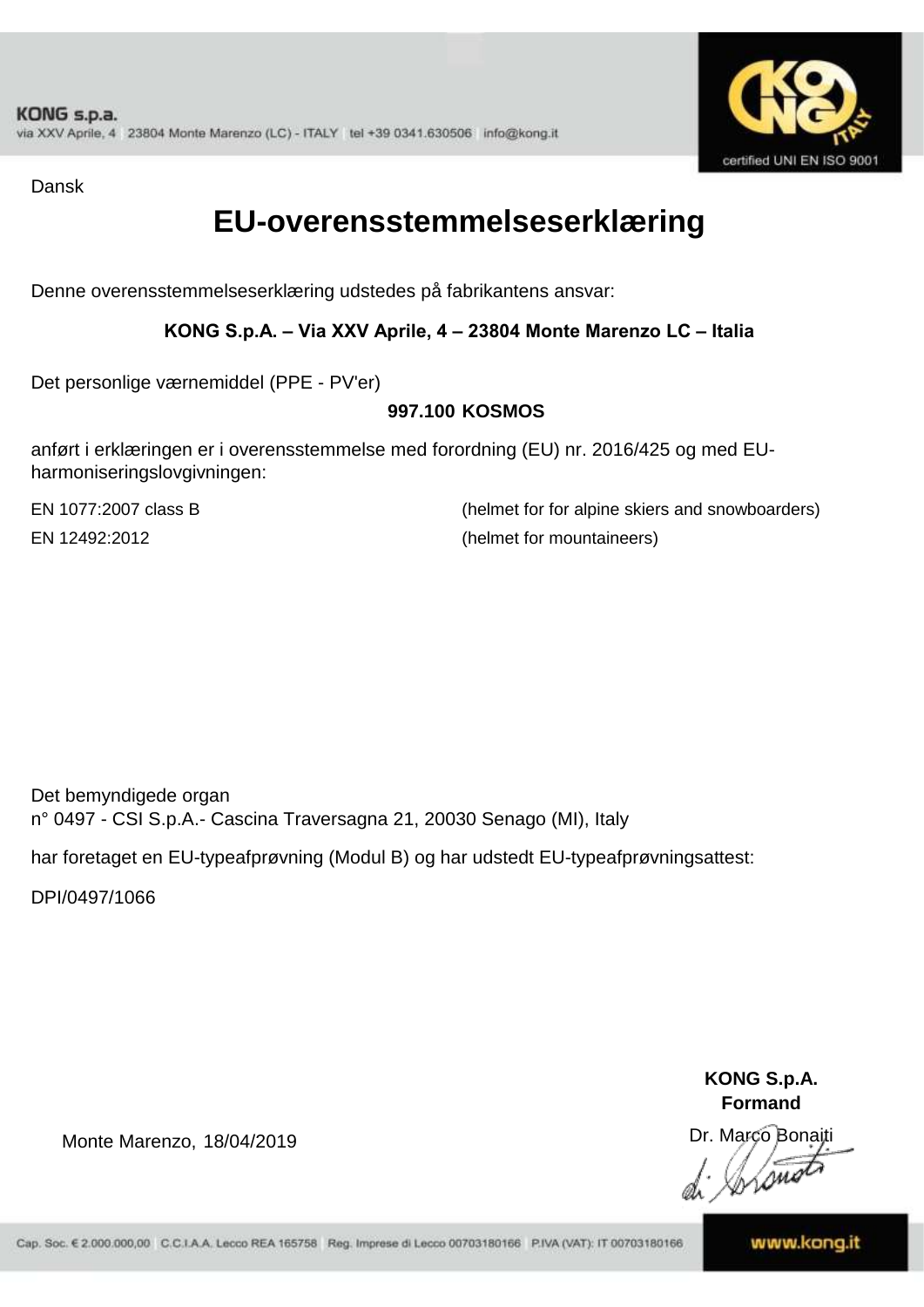

**Nederlands** 

### **EU-conformiteitsverklaring**

Deze conformiteitsverklaring wordt verstrekt op eigen verantwoording van de fabrikant:

#### **KONG S.p.A. – Via XXV Aprile, 4 – 23804 Monte Marenzo LC – Italia**

Het persoonlijk beschermingsmiddel (PBM)

#### **997.100 KOSMOS**

voorwerp van deze verklaring, voldoet aan de Verordening (EU) 2016/425 en de harmonisatiewetgeving van de Europese Unie:

EN 1077:2007 class B (helmet for for alpine skiers and snowboarders) EN 12492:2012 (helmet for mountaineers)

De aangemelde instantie n° 0497 - CSI S.p.A.- Cascina Traversagna 21, 20030 Senago (MI), Italy

heeft het EU-typeonderzoek (module B) verricht en het certificaat van EU-typeonderzoek afgegeven:

DPI/0497/1066

**KONG S.p.A. De voorzitter**

Dr. Marco Bonaiti Lome

Monte Marenzo, 18/04/2019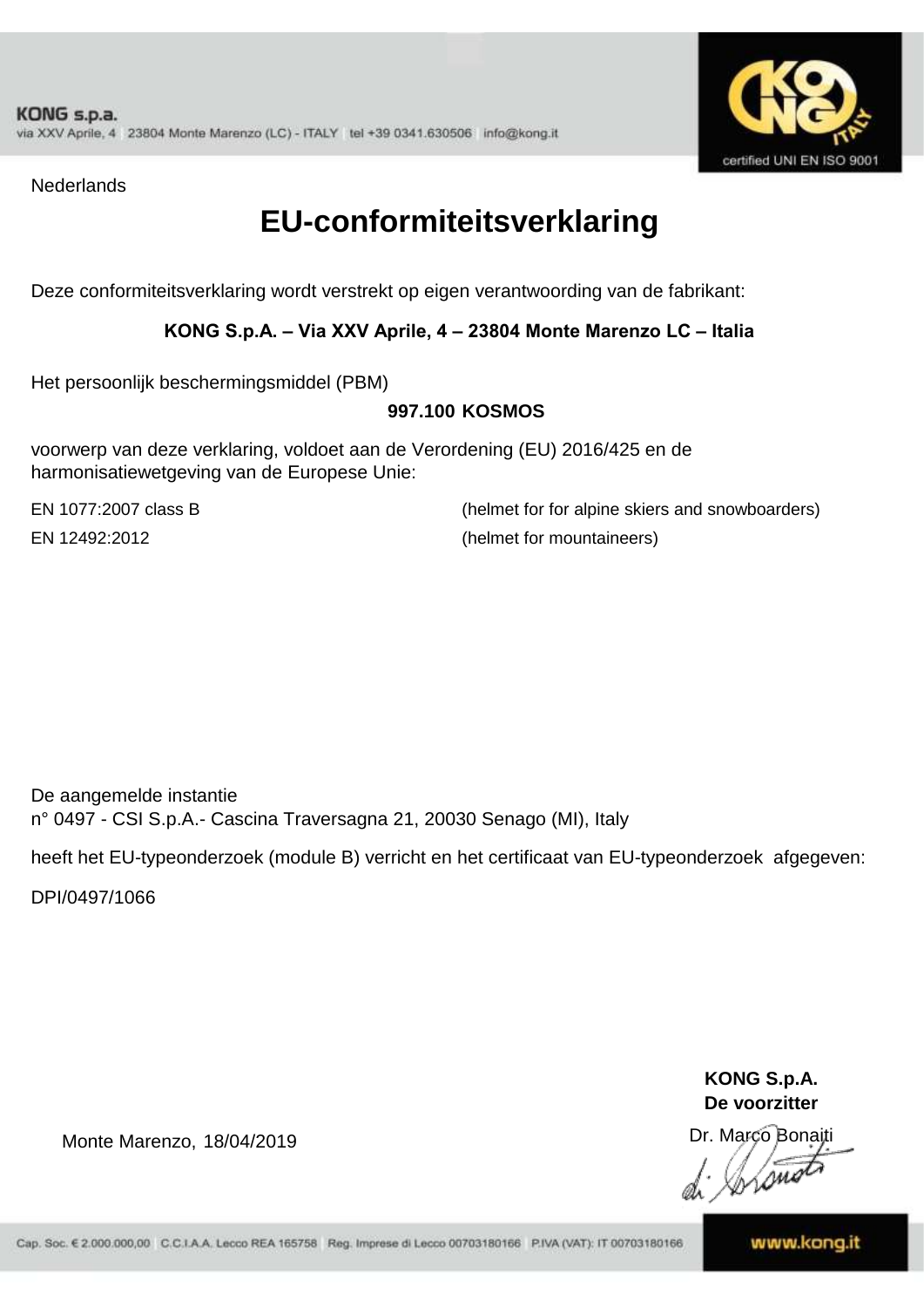

Eesti

### **EL-i vastavusdeklaratsioon**

See vastavusdeklaratsioon on välja antud järgmise tootja ainuvastutusel:

**KONG S.p.A. – Via XXV Aprile, 4 – 23804 Monte Marenzo LC – Italia**

Isikukaitsevahend

#### **997.100 KOSMOS**

vastavusdeklaratsiooniga hõlmatud isikukaitsevahend vastab määrusele (EL) 2016/425 ja Euroopa Liidu ühtlustamisõigusaktidele:

EN 1077:2007 class B (helmet for for alpine skiers and snowboarders) EN 12492:2012 (helmet for mountaineers)

Teavitatud asutus n° 0497 - CSI S.p.A.- Cascina Traversagna 21, 20030 Senago (MI), Italy

on teinud tüübihindamise (moodul B) ja väljastanud tüübihindamissertifikaadi:

DPI/0497/1066

Monte Marenzo, 18/04/2019

**KONG S.p.A. Esimees**

Dr. Marco Bonaiti Lome

Cap. Soc. € 2.000.000,00 C.C.I.A.A. Lecco REA 165758 Reg. Imprese di Lecco 00703180166 P.IVA (VAT): IT 00703180166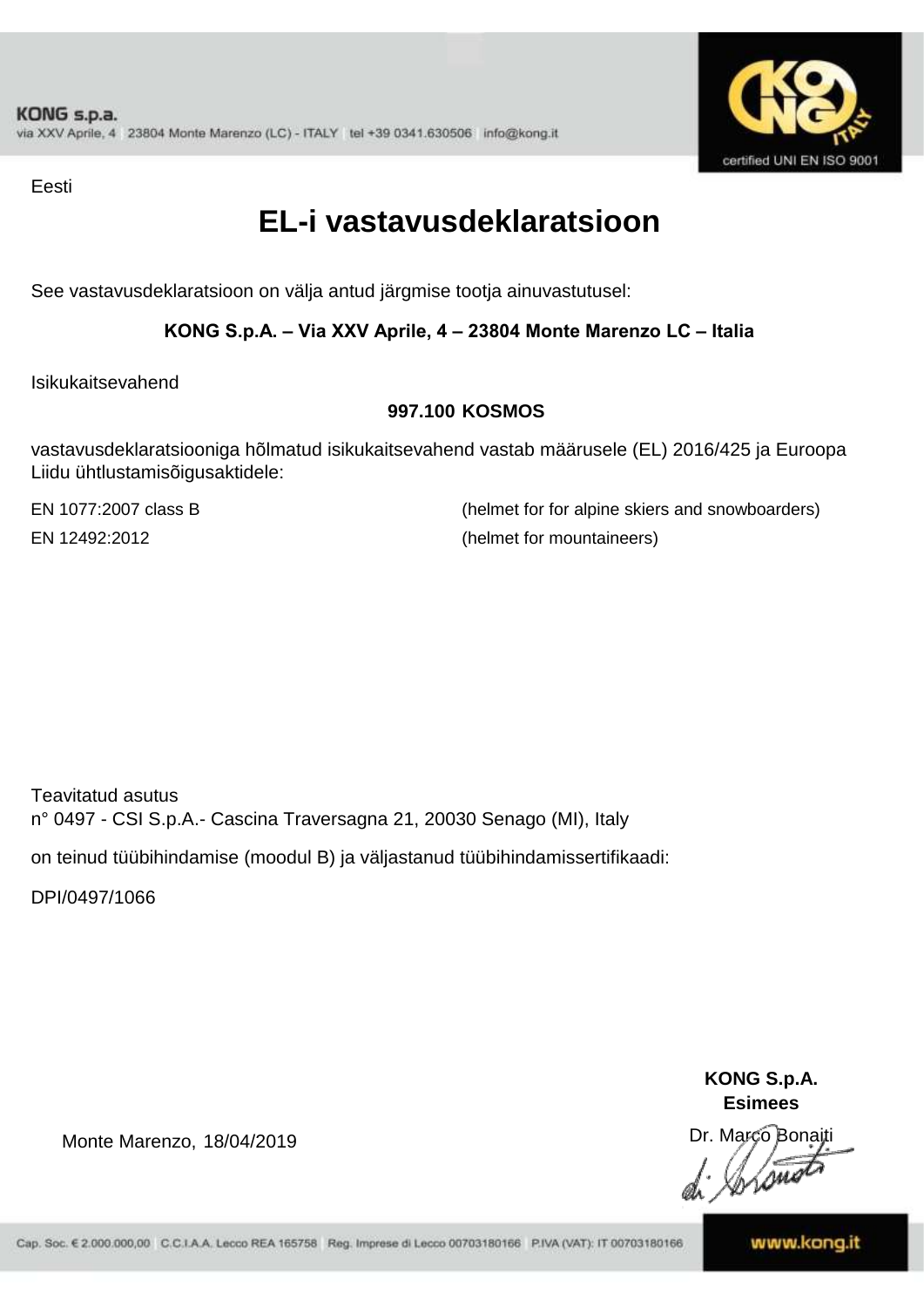

Suomi

### **EU-vaatimustenmukaisuusvakuutus**

Tämä vaatimustenmukaisuusvakuutus on annettu valmistajan yksinomaisella vastuulla:

**KONG S.p.A. – Via XXV Aprile, 4 – 23804 Monte Marenzo LC – Italia**

Vakuutuksen kohteena oleva henkilönsuojain

#### **997.100 KOSMOS**

on neuvoston asetuksen (EU) N:o 2016/425 ja unionin yhdenmukaistamislainsäädännön mukainen:

EN 1077:2007 class B (helmet for for alpine skiers and snowboarders) EN 12492:2012 (helmet for mountaineers)

Ilmoitettu laitos n° 0497 - CSI S.p.A.- Cascina Traversagna 21, 20030 Senago (MI), Italy suoritti EU-tyyppitarkastuksen (moduuli B) ja antoi EU-tyyppitarkastustodistuksen:

DPI/0497/1066

Monte Marenzo, 18/04/2019

**KONG S.p.A. Presidentti**

Dr. Marco Bonaiti Lone

Cap. Soc. € 2.000.000,00 C.C.I.A.A. Lecco REA 165758 Reg. Imprese di Lecco 00703180166 P.IVA (VAT): IT 00703180166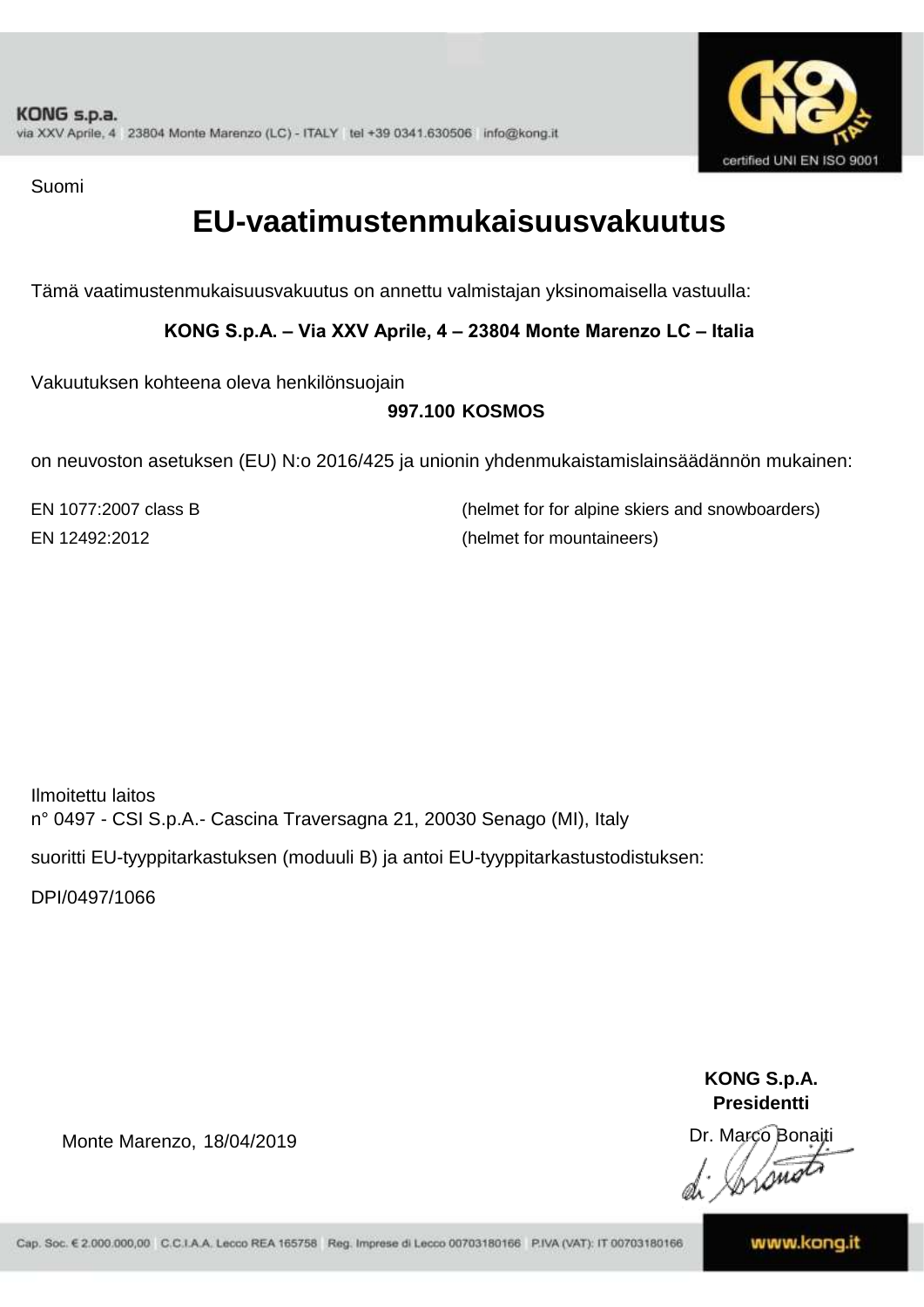

Gàidhlig

### **Dearbhú Comhréireachta de chuid AE**

Eisítear an Dearbhú Comhréireachta seo faoi fhreagracht eisiach an monaróra:

**KONG S.p.A. – Via XXV Aprile, 4 – 23804 Monte Marenzo LC – Italia**

Comhlíonann an Trealamh Cosanta Pearsanta (TCP)

#### **997.100 KOSMOS**

faoi réir an dearbhaithe Rialachán (AE) 2016/425 agus caighdeáin chomhchuibhithe an Aontais Eorpaigh:

EN 1077:2007 class B (helmet for for alpine skiers and snowboarders) EN 12492:2012 (helmet for mountaineers)

An comhlacht dá dtugtar fógra n° 0497 - CSI S.p.A.- Cascina Traversagna 21, 20030 Senago (MI), Italy

rinne sé an scrúdú AE don chineál (modúl B), agus d'eisigh sé deimhniú ar chineálscrúdú AE:

DPI/0497/1066

Monte Marenzo, 18/04/2019

**KONG S.p.A. An tUachtarán**

Dr. Marco Bonaiti Long

Cap. Soc. € 2.000.000,00 C.C.I.A.A. Lecco REA 165758 Reg. Imprese di Lecco 00703180166 P.IVA (VAT): IT 00703180166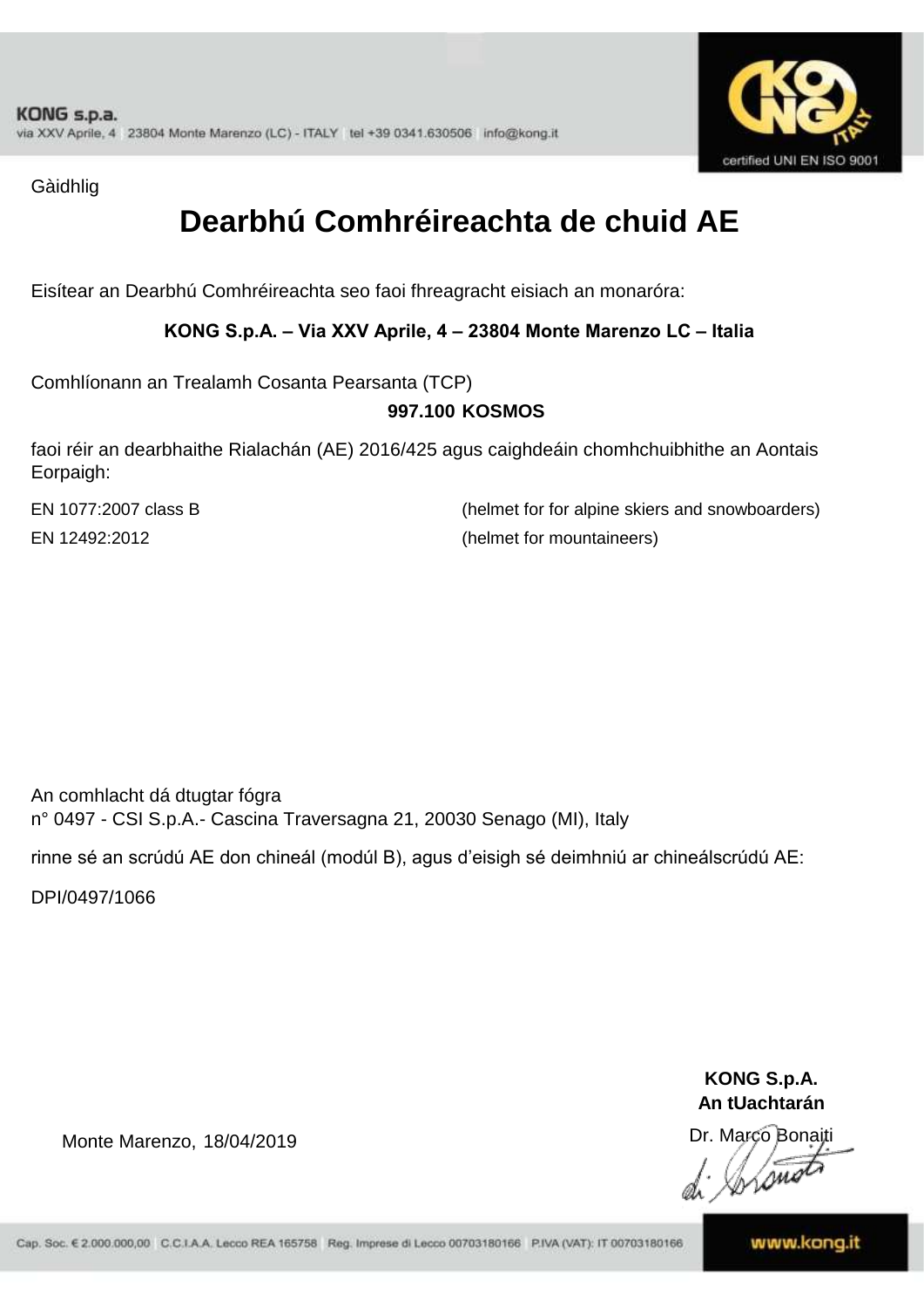

Ελληνικά

## **Δήλωση συμμόρφωσης ΕE**

Η παρούσα δήλωση συμμόρφωσης εκδίδεται με την αποκλειστική ευθύνη του κατασκευαστή:

**KONG S.p.A. – Via XXV Aprile, 4 – 23804 Monte Marenzo LC – Italia**

Η συσκευή ατομικής προστασίας (ΜΑΠ)

#### **997.100 KOSMOS**

αντικείμενο της δήλωσης συμμορφώνεται με τον κανονισμό (ΕΕ) 2016/425 και τα πρότυπα εναρμόνισης της Ευρωπαϊκής Ένωσης:

EN 1077:2007 class B (helmet for for alpine skiers and snowboarders) EN 12492:2012 (helmet for mountaineers)

Ο κοινοποιημένος οργανισμός n° 0497 - CSI S.p.A.- Cascina Traversagna 21, 20030 Senago (MI), Italy πραγματοποίησε την εξέταση τύπου ΕΕ (έγγραφο Β) και εξέδωσε το πιστοποιητικό εξέτασης ΕΕ του τύπου:

DPI/0497/1066

**KONG S.p.A. Ο Πρόεδρος**

Dr. Marco Bonaiti Lone

Monte Marenzo, 18/04/2019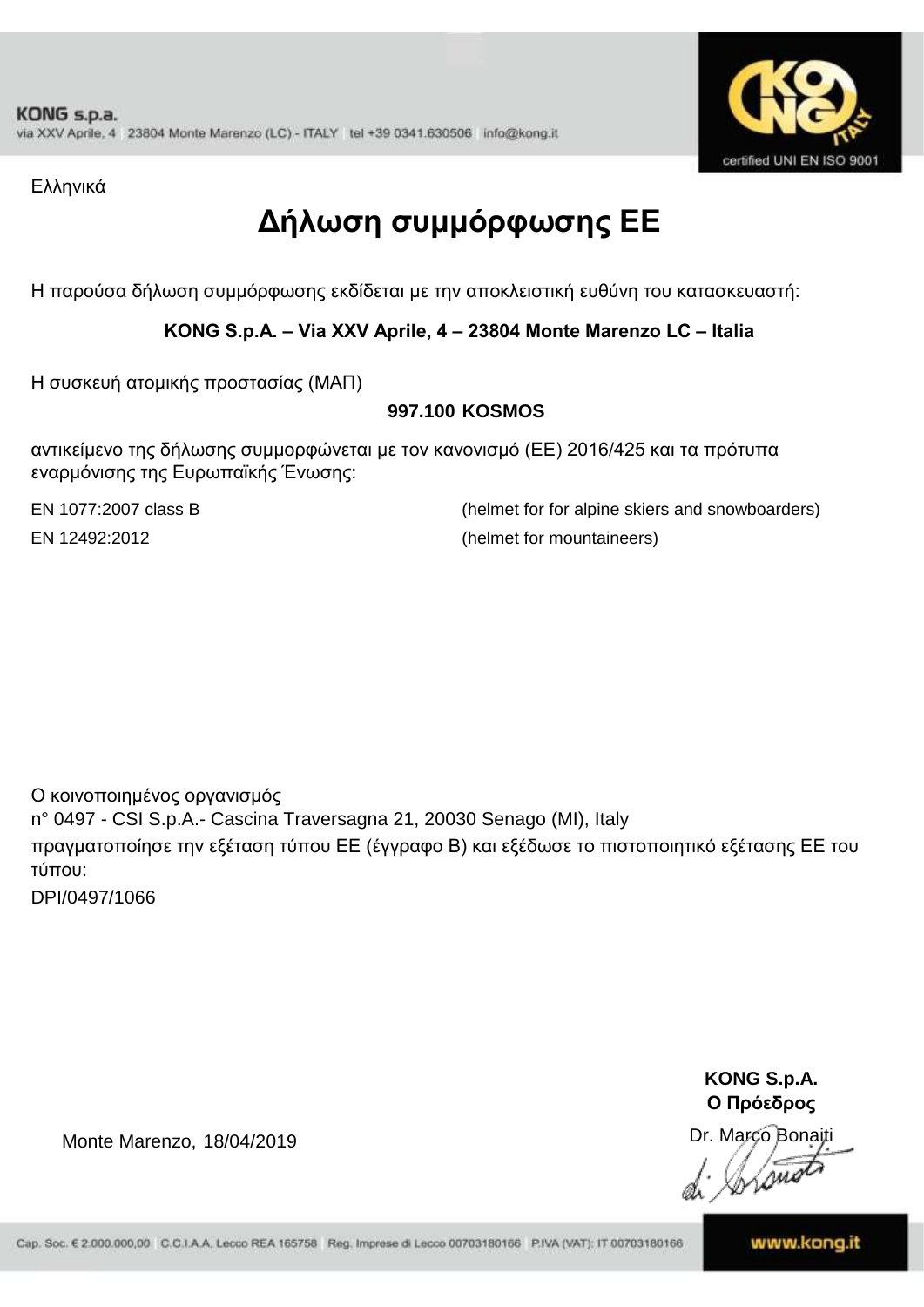

Magyar

## **EU Megfelelőségi nyilatkozat**

Ez a Megfelelőségi nyilatkozat az alábbi gyártó kizárólagos felelőssége alatt került kibocsátásra:

**KONG S.p.A. – Via XXV Aprile, 4 – 23804 Monte Marenzo LC – Italia**

Az egyéni védőfelszerelés

#### **997.100 KOSMOS**

mely a nyilatkozat tárgyát képezi, megfelel az (EU) 2016/425 szabályozásának és az Európai Unió harmonizált szabványainak:

EN 1077:2007 class B (helmet for for alpine skiers and snowboarders) EN 12492:2012 (helmet for mountaineers)

A bejelentett szervezet n° 0497 - CSI S.p.A.- Cascina Traversagna 21, 20030 Senago (MI), Italy

elvégezte az EU-típusvizsgálatot ("B" modul), és kiadta az EU-típusvizsgálati tanúsítványt:

DPI/0497/1066

**KONG S.p.A. Elnök**

Dr. Marco Bonaiti Lome

Monte Marenzo, 18/04/2019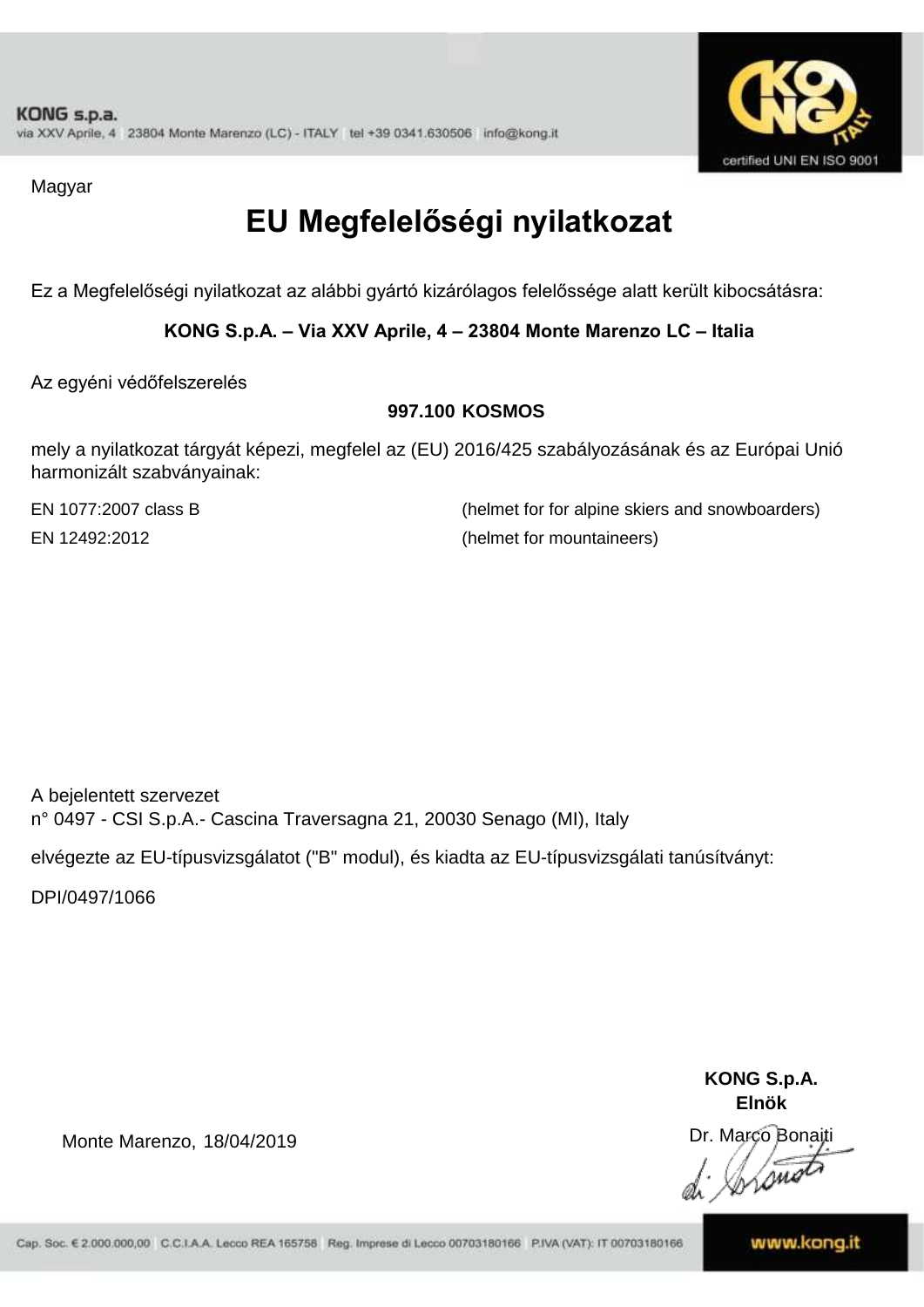

Latviešu

### **ES atbilstības deklarācija**

Šī atbilstības deklarācija ir izdota vienīgi uz ražotāja atbildību:

**KONG S.p.A. – Via XXV Aprile, 4 – 23804 Monte Marenzo LC – Italia**

Individuālais aizsardzības līdzeklis (IAL)

#### **997.100 KOSMOS**

deklarācijas priekšmets atbilst Regulai (ES) 2016/425 un Eiropas Savienības saskaņošanas tiesību aktiem:

EN 1077:2007 class B (helmet for for alpine skiers and snowboarders) EN 12492:2012 (helmet for mountaineers)

Paziņotā struktūra n° 0497 - CSI S.p.A.- Cascina Traversagna 21, 20030 Senago (MI), Italy

veica ES tipa pārbaudi (B modulis) un izdeva ES tipa pārbaudes sertifikātu:

DPI/0497/1066

Monte Marenzo, 18/04/2019

**KONG S.p.A. Priekšsēdētājs**

Dr. Marco Bonaiti Long

Cap. Soc. € 2.000.000,00 C.C.I.A.A. Lecco REA 165758 Reg. Imprese di Lecco 00703180166 P.IVA (VAT): IT 00703180166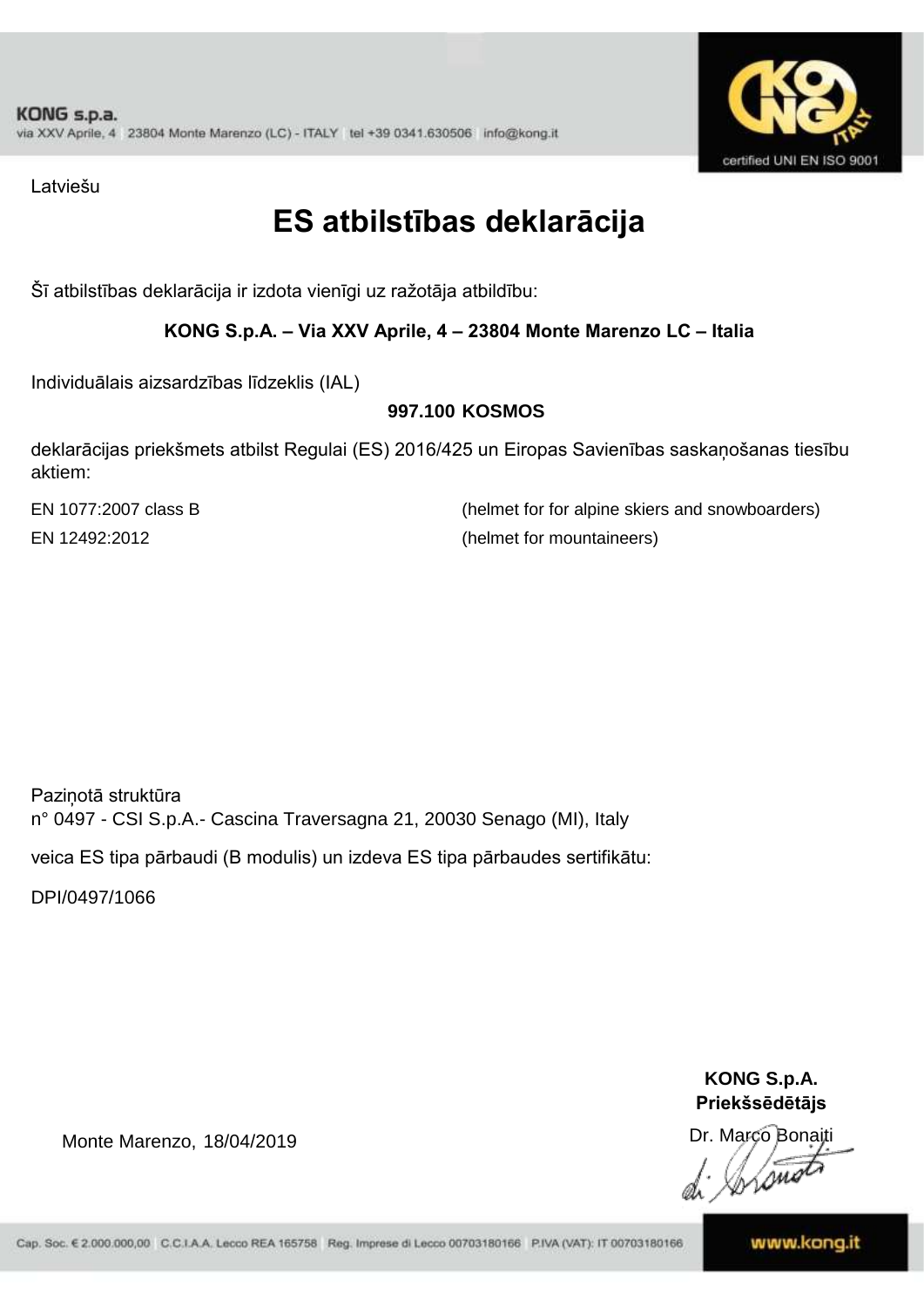

Lietuvių

### **ES atitikties deklaracija**

Ši atitikties deklaracija išduota tik gamintojo išimtine atsakomybe:

**KONG S.p.A. – Via XXV Aprile, 4 – 23804 Monte Marenzo LC – Italia**

Asmeninės Apsaugos Priemonė (IAL)

#### **997.100 KOSMOS**

deklaracijos objektas atitinka (ES) Reglamentą 2016/425 ir Europos Sąjungos derinimo teisės aktus:

EN 1077:2007 class B (helmet for for alpine skiers and snowboarders) EN 12492:2012 (helmet for mountaineers)

Notifikuotoji įstaiga n° 0497 - CSI S.p.A.- Cascina Traversagna 21, 20030 Senago (MI), Italy

atliko ES tyrimą tipo (B modulis) ir išdavė ES tyrimo sertifikatą tipo:

DPI/0497/1066

Monte Marenzo, 18/04/2019

**KONG S.p.A. Prezidentas**

Dr. Marco Bonaiti  $\bigtriangleup$ 

Cap. Soc. € 2.000.000,00 C.C.I.A.A. Lecco REA 165758 Reg. Imprese di Lecco 00703180166 P.IVA (VAT): IT 00703180166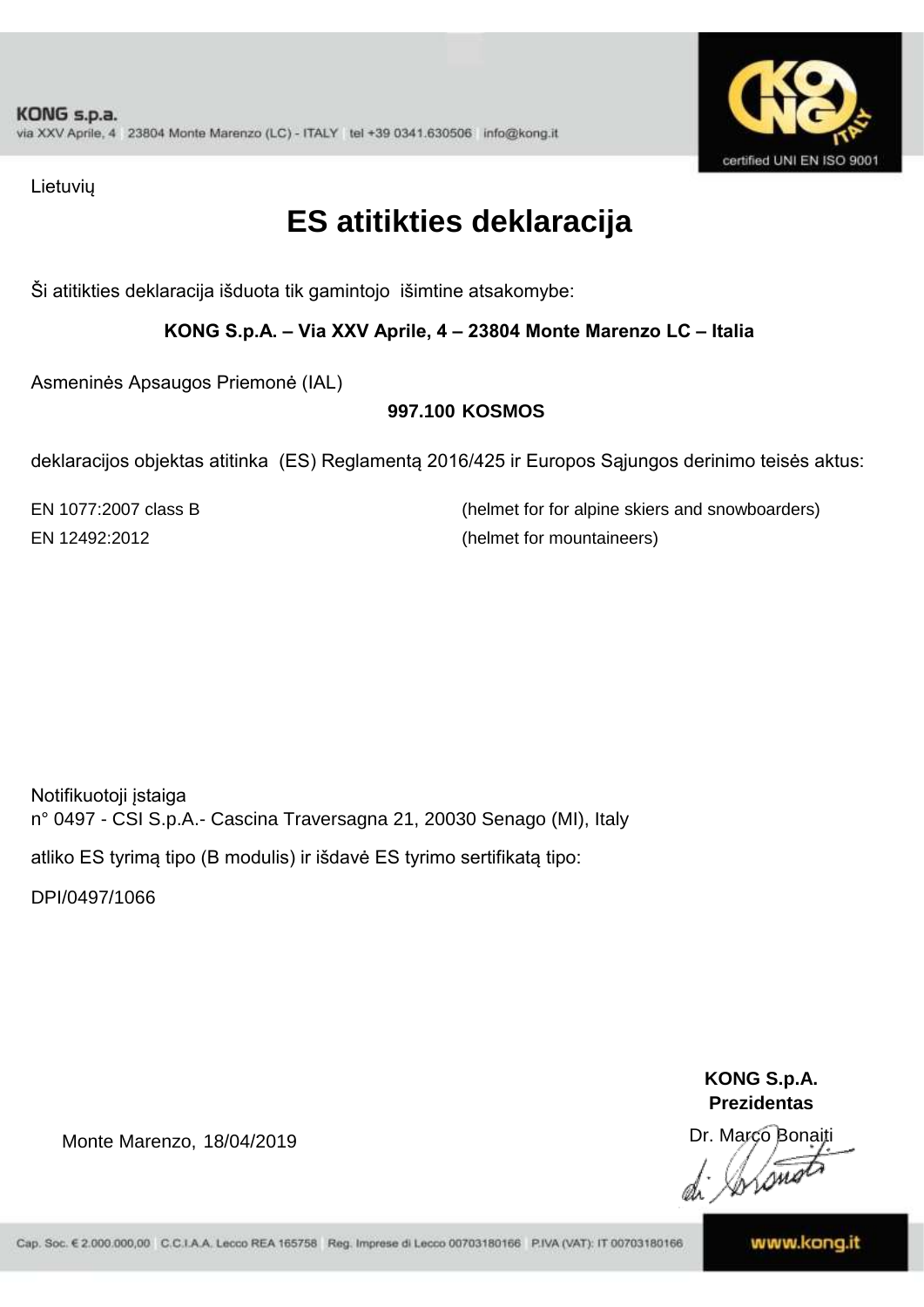

**Malti** 

## **Dikjarazzjoni ta' Konformità tal-UE**

Id-Dikjarazzjoni ta' Konformità tinħareġ taħt ir-responsabbiltà unika tal-manifattur:

**KONG S.p.A. – Via XXV Aprile, 4 – 23804 Monte Marenzo LC – Italia**

It-Tagħmir ta' Protezzjoni Personali (TPP-PPE)

#### **997.100 KOSMOS**

l-għan tad-dikjarazzjoni huwa f'konformità ma' Regolament (UE) 2016/425 u tal-istandards t'armonizzazzjoni tal-Unjoni Ewropea:

EN 1077:2007 class B (helmet for for alpine skiers and snowboarders) EN 12492:2012 (helmet for mountaineers)

Il-korp notifikat n° 0497 - CSI S.p.A.- Cascina Traversagna 21, 20030 Senago (MI), Italy

wettaq l-eżami tal-UE tat-tip (modulu B) u ħareġ iċ-ċertifikat tal-eżami tal-UE tat-tip:

DPI/0497/1066

Monte Marenzo, 18/04/2019

**KONG S.p.A. Iċ-Ċermin**

Dr. Marco Bonaiti

Cap. Soc. € 2.000.000,00 C.C.I.A.A. Lecco REA 165758 Reg. Imprese di Lecco 00703180166 P.IVA (VAT): IT 00703180166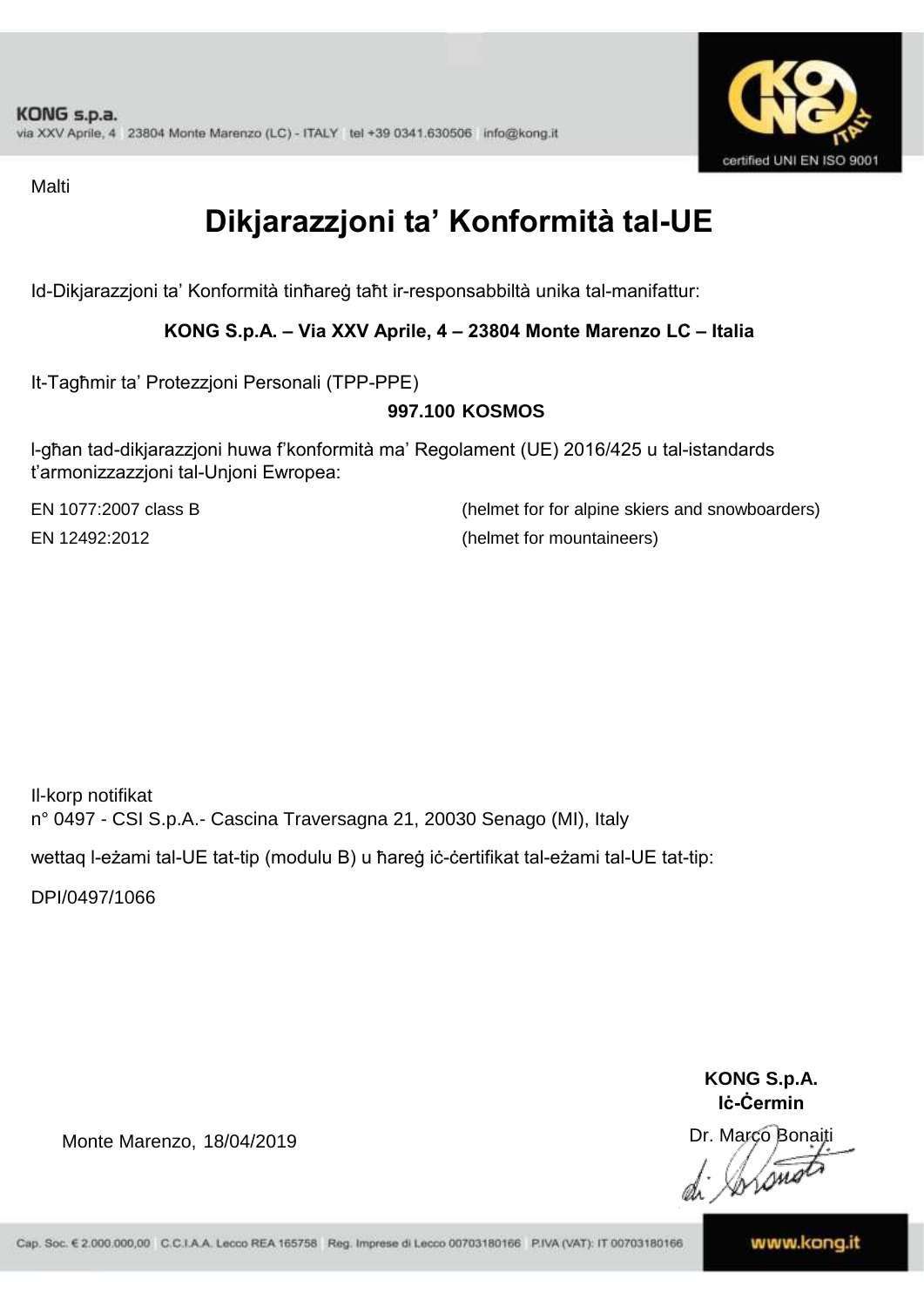

Polskie

## **Deklaracji zgodności WE**

Niniejsza Deklaracja Zgodności została wydana na wyłączną odpowiedzialność producenta:

**KONG S.p.A. – Via XXV Aprile, 4 – 23804 Monte Marenzo LC – Italia**

Środek Ochrony Indywidualnej (ŚOI)

#### **997.100 KOSMOS**

przedmiot deklaracji jest zgodny z Rozporządzeniem (WE) 2016/425 i z normami zharmonizowanymi Unii Europejskiej:

EN 1077:2007 class B (helmet for for alpine skiers and snowboarders) EN 12492:2012 (helmet for mountaineers)

Notyfikowany organ n° 0497 - CSI S.p.A.- Cascina Traversagna 21, 20030 Senago (MI), Italy

wykonał badanie typu WE (moduł B) i wydał świadectwo badania typu WE:

DPI/0497/1066

Monte Marenzo, 18/04/2019

**KONG S.p.A. Prezes** Dr. Marco Bonaiti

Cap. Soc. € 2.000.000,00 C.C.I.A.A. Lecco REA 165758 Reg. Imprese di Lecco 00703180166 P.IVA (VAT): IT 00703180166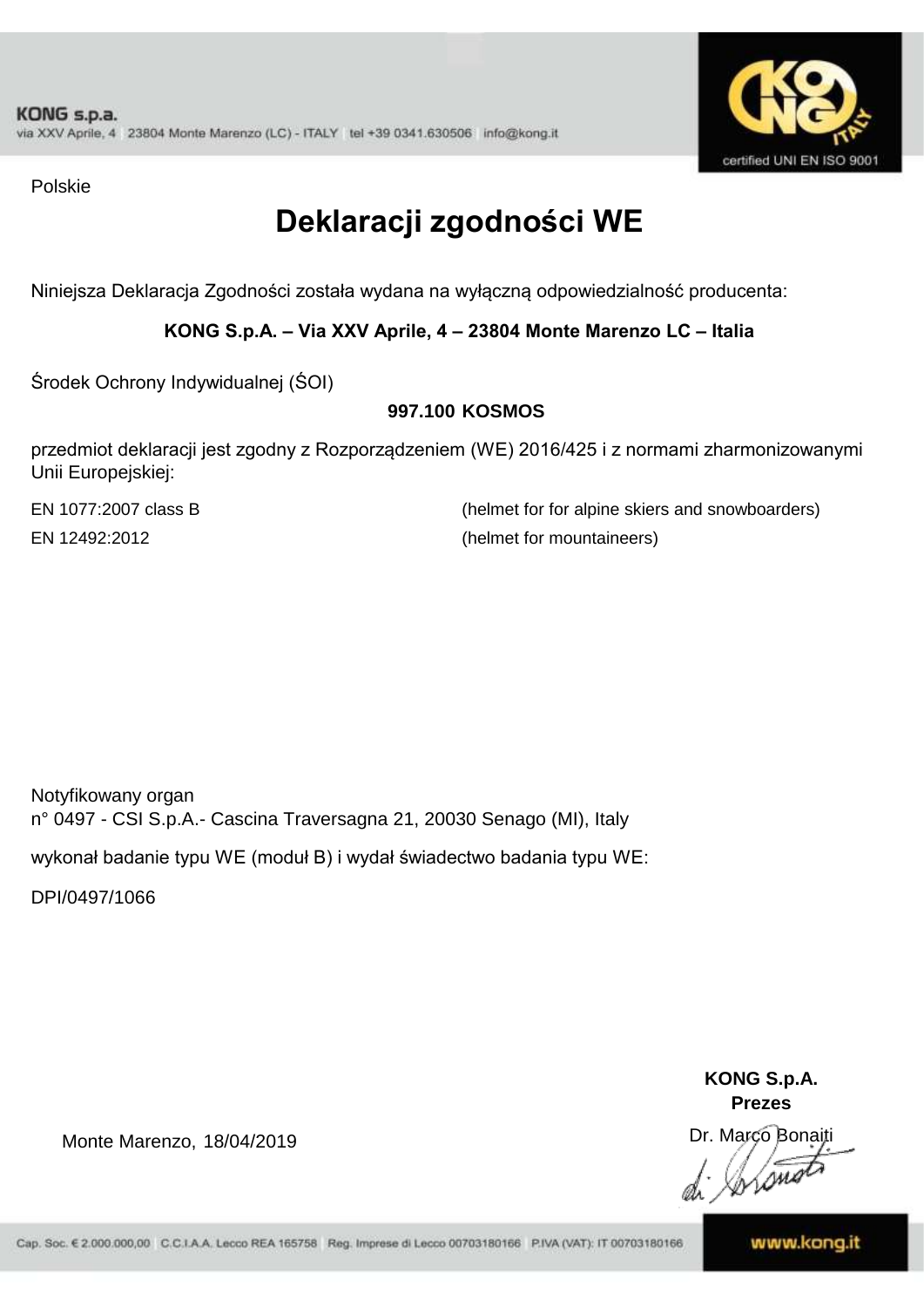

Português

### **Declaração de conformidade UE**

A presente Declaração de Conformidade é emitida sob a exclusiva responsabilidade do fabricante:

**KONG S.p.A. – Via XXV Aprile, 4 – 23804 Monte Marenzo LC – Italia**

O Equipamento de Proteção Individual (EPI)

#### **997.100 KOSMOS**

objeto da declaração está em conformidade com o Regulamento (UE) 2016/425 e com as normas de harmonização da União Europeia:

EN 1077:2007 class B (helmet for for alpine skiers and snowboarders) EN 12492:2012 (helmet for mountaineers)

O organismo notificado n° 0497 - CSI S.p.A.- Cascina Traversagna 21, 20030 Senago (MI), Italy

efetuou o exame UE de tipo (Módulo B) e emitiu o certificado de exame UE de tipo:

DPI/0497/1066

**KONG S.p.A. O Presidente**

Dr. Marco Bonaiti

Monte Marenzo, 18/04/2019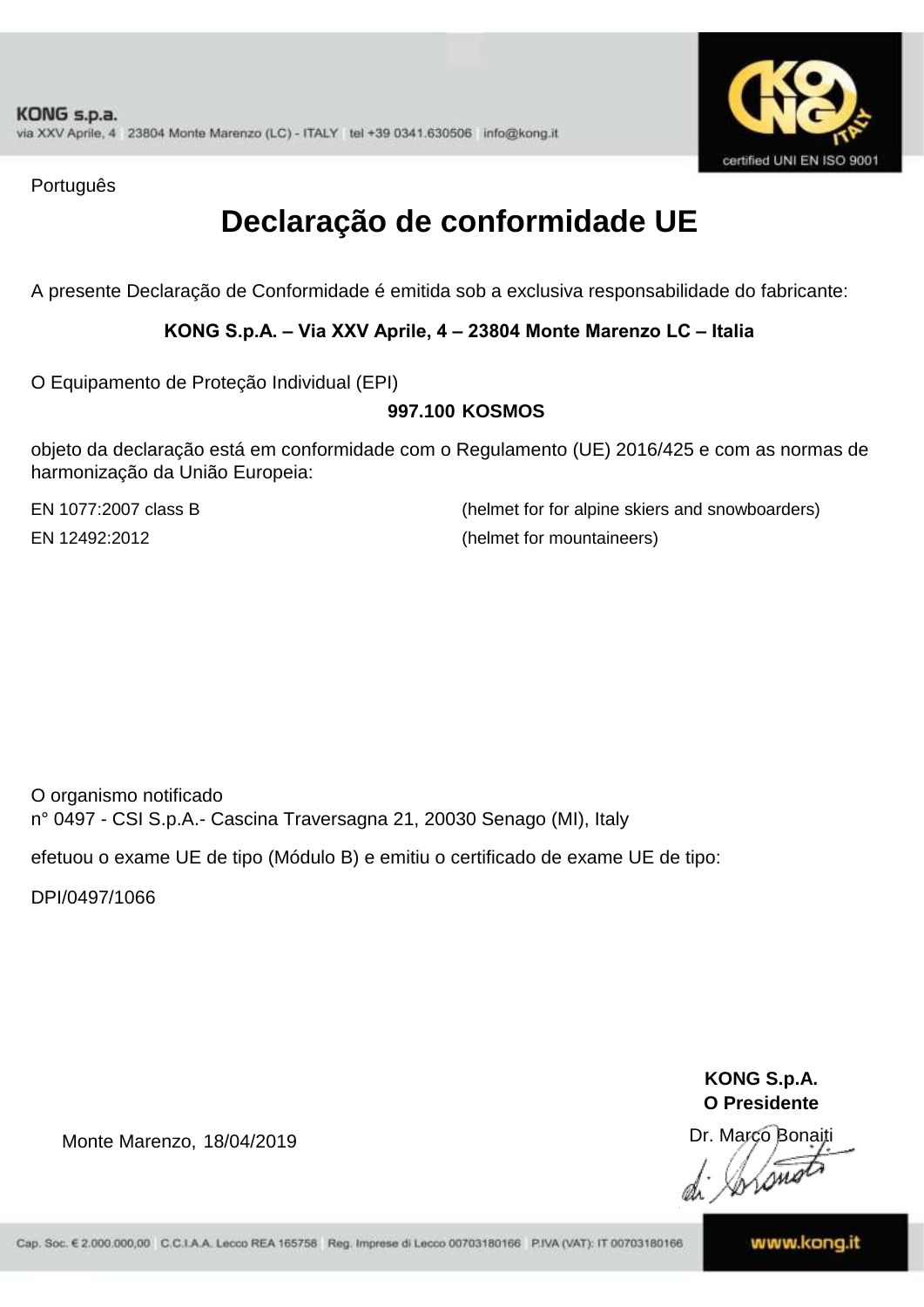

Română

### **Declarație de conformitate UE**

Prezenta declarație de conformitate este eliberată pe răspunderea exclusivă a producătorului:

**KONG S.p.A. – Via XXV Aprile, 4 – 23804 Monte Marenzo LC – Italia**

Echipamentul individual de protecție (EIP)

#### **997.100 KOSMOS**

obiectul declarației, este conform cu Regulamentul (UE) 2016/425 și legislația armonizată a Uniunii Europene:

EN 1077:2007 class B (helmet for for alpine skiers and snowboarders) EN 12492:2012 (helmet for mountaineers)

Organismul notificat n° 0497 - CSI S.p.A.- Cascina Traversagna 21, 20030 Senago (MI), Italy

a efectuat examinarea UE de tip (modulul B) și a eliberat certificatul de examinare UE de tip:

DPI/0497/1066

Monte Marenzo, 18/04/2019

**KONG S.p.A. Președinte**

Dr. Marco Bonaiti *Lond* 

Cap. Soc. € 2.000.000,00 C.C.I.A.A. Lecco REA 165758 Reg. Imprese di Lecco 00703180166 P.IVA (VAT): IT 00703180166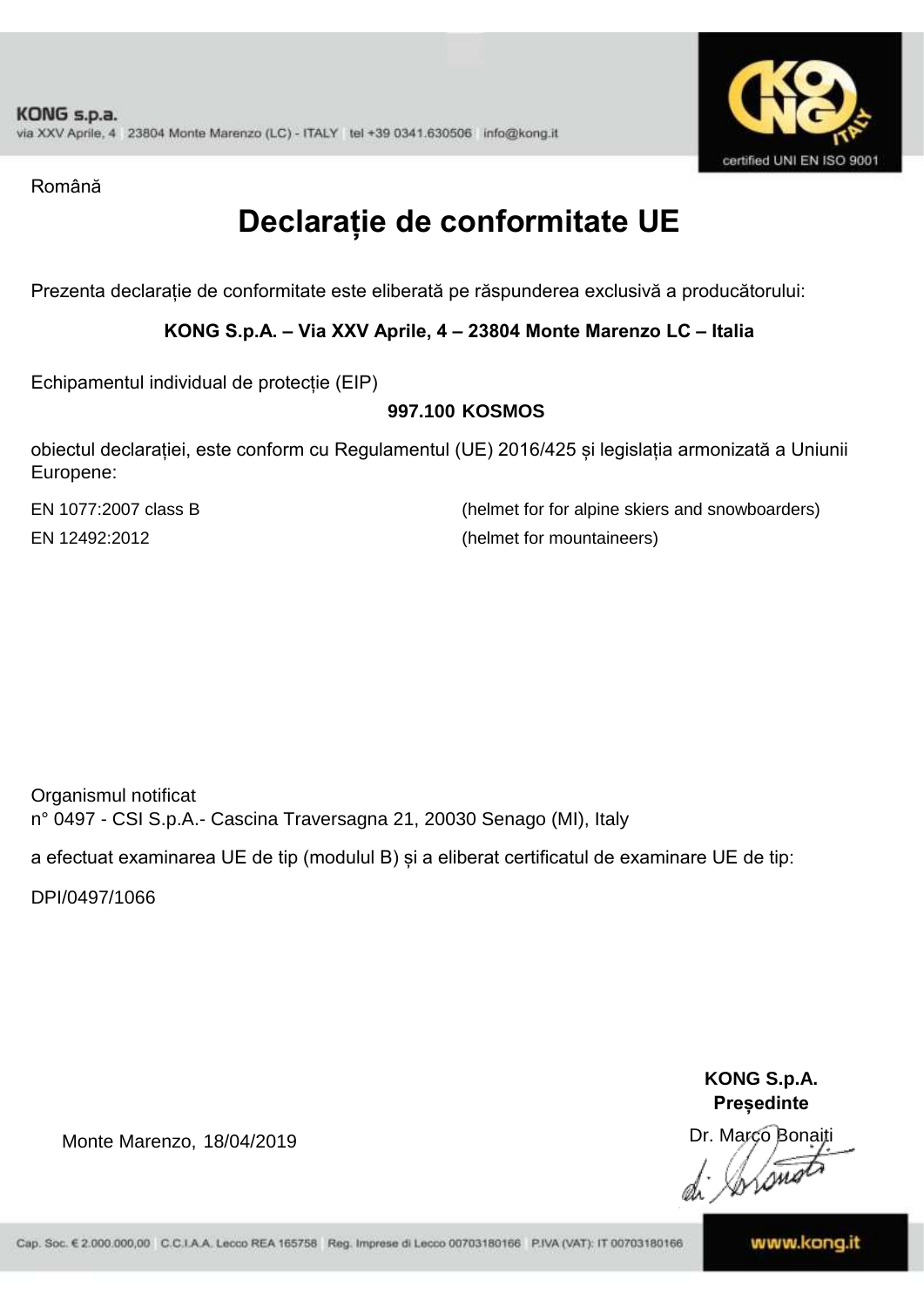

Slovenský

## **EÚ vyhlásenie o zhode**

Toto vyhlásenie o zhode sa vystavuje na výhradnú zodpovednosť výrobcu:

#### **KONG S.p.A. – Via XXV Aprile, 4 – 23804 Monte Marenzo LC – Italia**

Osobný ochranný pracovný prostriedok (OOPP)

#### **KOSMOS 997.100**

ktorý je predmetom vyhlásenia, je v súlade s Nariadením Európskeho parlamentu a Rady (EÚ) 2016/425 a harmonizovanými normami Európskej únie:

EN 1077:2007 class B (helmet for for alpine skiers and snowboarders) EN 12492:2012 (helmet for mountaineers)

Notifikovaný subjekt n° 0497 - CSI S.p.A.- Cascina Traversagna 21, 20030 Senago (MI), Italy

vykonal typové skúšky EÚ (formulár B) a vystavil osvedčenie o typovej skúške EÚ:

DPI/0497/1066

Monte Marenzo, 18/04/2019

**KONG S.p.A. Prezident**

Dr. Marco Bonaiti

Cap. Soc. € 2.000.000,00 C.C.I.A.A. Lecco REA 165758 Reg. Imprese di Lecco 00703180166 P.IVA (VAT): IT 00703180166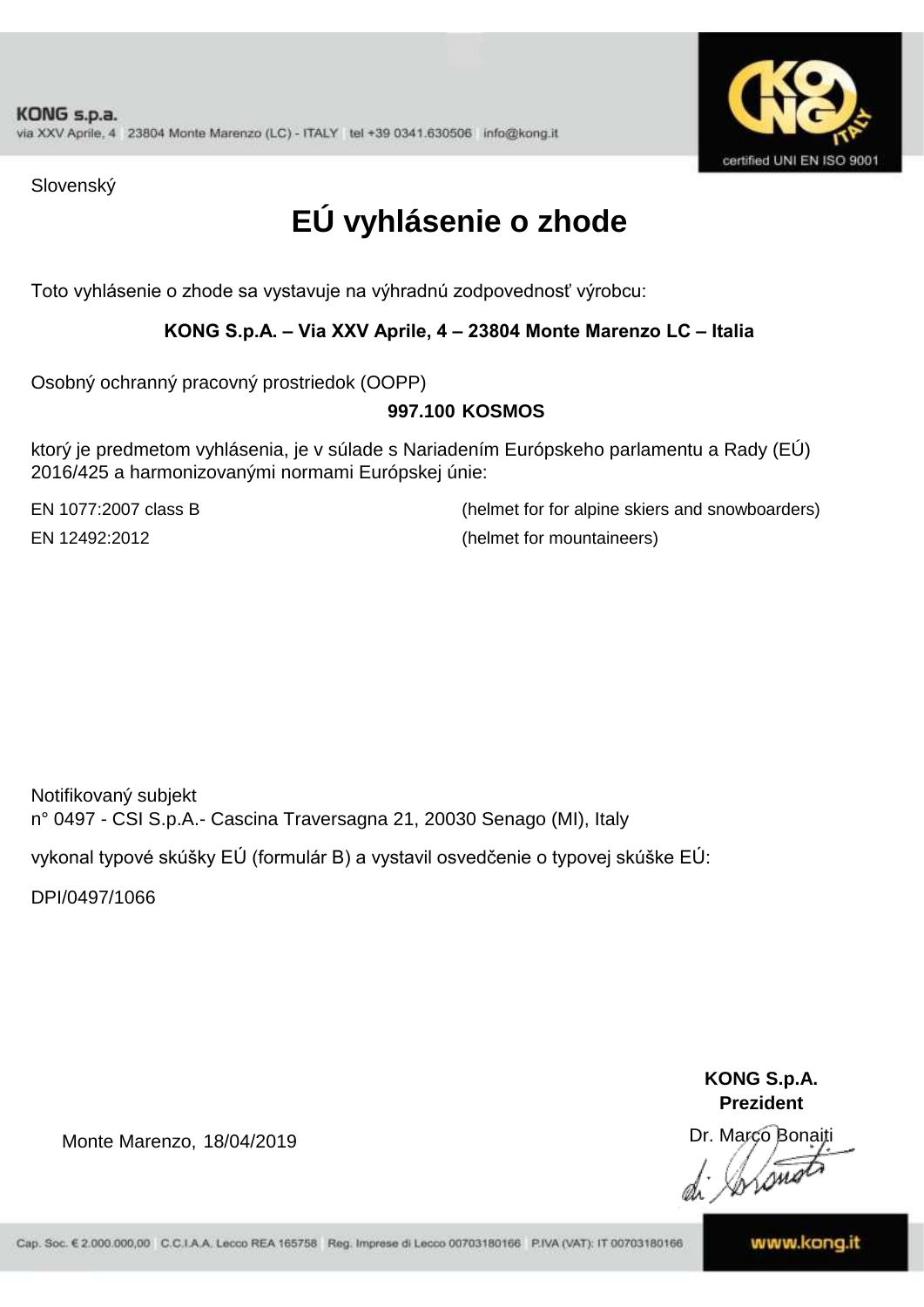

Slovenščina

### **EU - Izjava o skladnosti**

Za izdano Izjavo o skladnosti je odgovoren izključno proizvajalec:

**KONG S.p.A. – Via XXV Aprile, 4 – 23804 Monte Marenzo LC – Italia**

Osebna zaščitna oprema (OZO)

#### **997.100 KOSMOS**

ki je predmet izjave, je skladna z Uredbo (EU) 2016/425 in s harmoniziranimi standardi Evropske unije:

EN 1077:2007 class B (helmet for for alpine skiers and snowboarders) EN 12492:2012 (helmet for mountaineers)

Priglašeni organ n° 0497 - CSI S.p.A.- Cascina Traversagna 21, 20030 Senago (MI), Italy

je opravil preizkus tipa EU (obrazec B) in je izdal naslednji certifikat testiranja:

DPI/0497/1066

Monte Marenzo, 18/04/2019

**KONG S.p.A. Direktor**

Dr. Marco Bonaiti Lone

Cap. Soc. € 2.000.000,00 C.C.I.A.A. Lecco REA 165758 Reg. Imprese di Lecco 00703180166 P.IVA (VAT): IT 00703180166